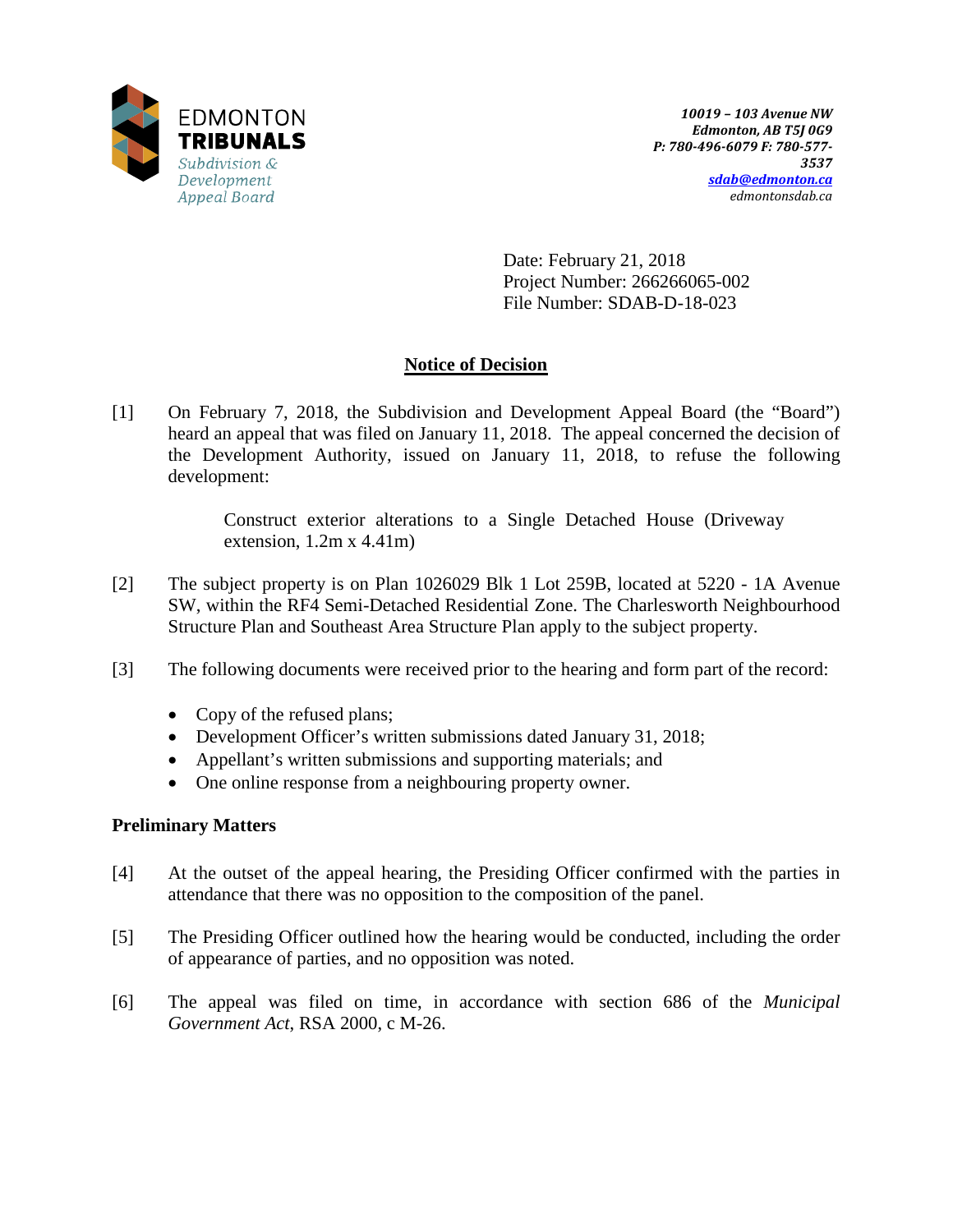# **Summary of Hearing**

- *i) Position of the Appellant, Mr. I. Chaldrey*
- [7] The Appellant attended on behalf of the new property owners who had requested an updated Real Property Report as a part of the sale of the subject property.
- [8] Mr. Chaldrey explained that on-street parking is very limited along this block as there are "no parking" signs along the north side of 1A Avenue SW. As the neighbourhood developed, parking spaces became scarcer and people began parking on their lawns. To solve the problem, ten to twelve properties along 1A Avenue SW have constructed similar Driveway extensions, photos of which have been provided to the Board. He does not know if any of these properties have permits. The photos depict extended Driveways of homes both inside and outside the 60 metre notification area.
- [9] The subject Driveway extension was poured to match the original Driveway. Many of the other Driveway extensions in the area are made of cement blocks. No trees or shrubbery were removed to install the extension, and the grass that was removed was dry and not very attractive.
- [10] The subject property has a one car Garage with room for an additional car on the Driveway. The extension allows a vehicle to park on the Driveway without interfering with a vehicle entering and exiting the Garage.
- [11] The Appellant did not consult with neighbours at the time of the appeal; however, the abutting neighbours on both sides expressed no concerns at the time the Driveway was constructed. The neighbor in the linked Semi-detached also started using the Driveway.

## **Decision**

- [12] The appeal is ALLOWED and the decision of the Development Authority is REVOKED. The development is GRANTED as applied for to the Development Authority.
- [13] In granting the development, the following VARIANCES to the *Edmonton Zoning Bylaw* are allowed:
	- 1. Section 54.1.4(a) is waived. The subject Driveway extension need not lead directly from the roadway to the Garage.
	- 2. Section 54.1(4)(b) is varied to permit a Driveway width of 4.85 metres, which presents an excess of 1.2 metres over the allowable maximum width of 3.65 metres.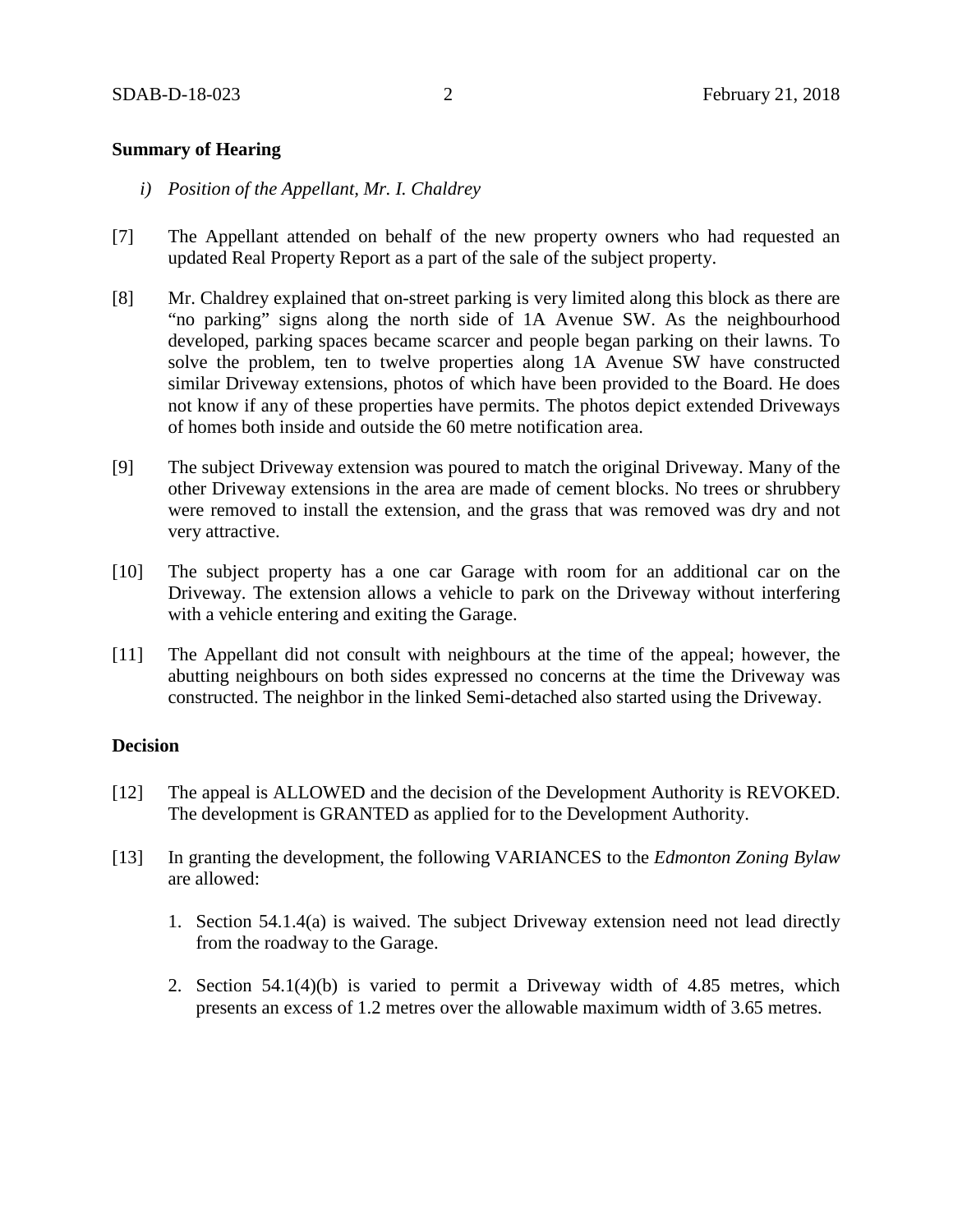#### **Reasons for Decision**

- [14] The proposed development is for a Driveway extension, which is Accessory to a Semidetached House, a Permitted Use in the RF4 Zone.
- [15] There were no objections from any of the neighbours with respect to this appeal.
- [16] This Driveway extension will have no impact on street parking because there is no parking allowed in front of the Appellant's house on the north side of 1A Avenue NW.
- [17] The Driveway extension is made of concrete and matches the rest of the existing Driveway.
- [18] The Driveway extension does not eliminate all of the green space in the Front Yard. A substantial green area that is contiguous to the immediately abutting neighbour's lawn to the east assists in breaking the visual impact of the Driveways along this block face, which is characterized by very narrow lots.
- [19] For the above reasons, the Board is of the opinion that the proposed development will not unduly interfere with the amenities of the neighbourhood, nor materially interfere with or affect the use, enjoyment or value of neighbouring parcels of land.

June

Mark Young, Presiding Officer Subdivision and Development Appeal Board

Board Members in Attendance: Ms. K. Cherniawsky; Mr. R. Hichigian; Ms. N. Hack; Mr. R. Hobson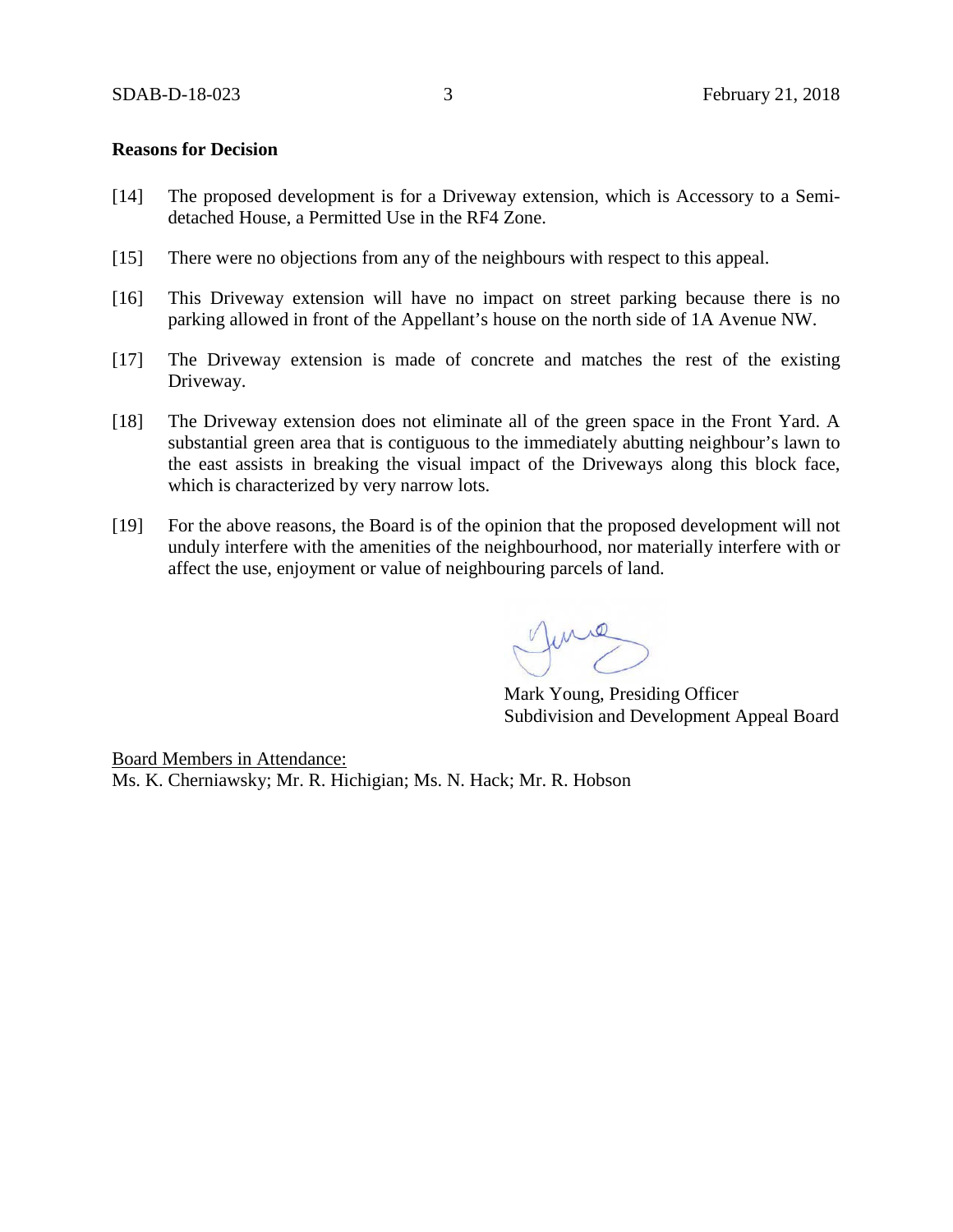# **Important Information for the Applicant/Appellant**

- 1. This is not a Building Permit. A Building Permit must be obtained separately from the Sustainable Development Department, located on the 2nd Floor, Edmonton Tower, 10111 – 104 Avenue NW, Edmonton, AB T5J 0J4.
- 2. Obtaining a Development Permit does not relieve you from complying with:
	- a) the requirements of the *Edmonton Zoning Bylaw*, insofar as those requirements have not been relaxed or varied by a decision of the Subdivision and Development Appeal Board,
	- b) the requirements of the *Alberta Safety Codes Act*,
	- c) the *Alberta Regulation 204/207 – Safety Codes Act – Permit Regulation*,
	- d) the requirements of any other appropriate federal, provincial or municipal legislation,
	- e) the conditions of any caveat, covenant, easement or other instrument affecting a building or land.
- 3. When an application for a Development Permit has been approved by the Subdivision and Development Appeal Board, it shall not be valid unless and until any conditions of approval, save those of a continuing nature, have been fulfilled.
- 4. A Development Permit will expire in accordance to the provisions of Section 22 of the *Edmonton Zoning Bylaw, Bylaw 12800*, as amended.
- 5. This decision may be appealed to the Alberta Court of Appeal on a question of law or jurisdiction under Section 688 of the *Municipal Government Act*, RSA 2000, c M-26. If the Subdivision and Development Appeal Board is served with notice of an application for leave to appeal its decision, such notice shall operate to suspend the Development Permit.
- 6. When a decision on a Development Permit application has been rendered by the Subdivision and Development Appeal Board, the enforcement of that decision is carried out by the Sustainable Development Department, located on the 2nd Floor, Edmonton Tower, 10111 – 104 Avenue NW, Edmonton, AB T5J 0J4.

*NOTE: The City of Edmonton does not conduct independent environmental checks of land within the City. If you are concerned about the stability of this property for any purpose, you should conduct your own tests and reviews. The City of Edmonton, when issuing a development permit, makes no representations and offers no warranties as to the suitability of the property for any purpose or as to the presence or absence of any environmental contaminants on the property.*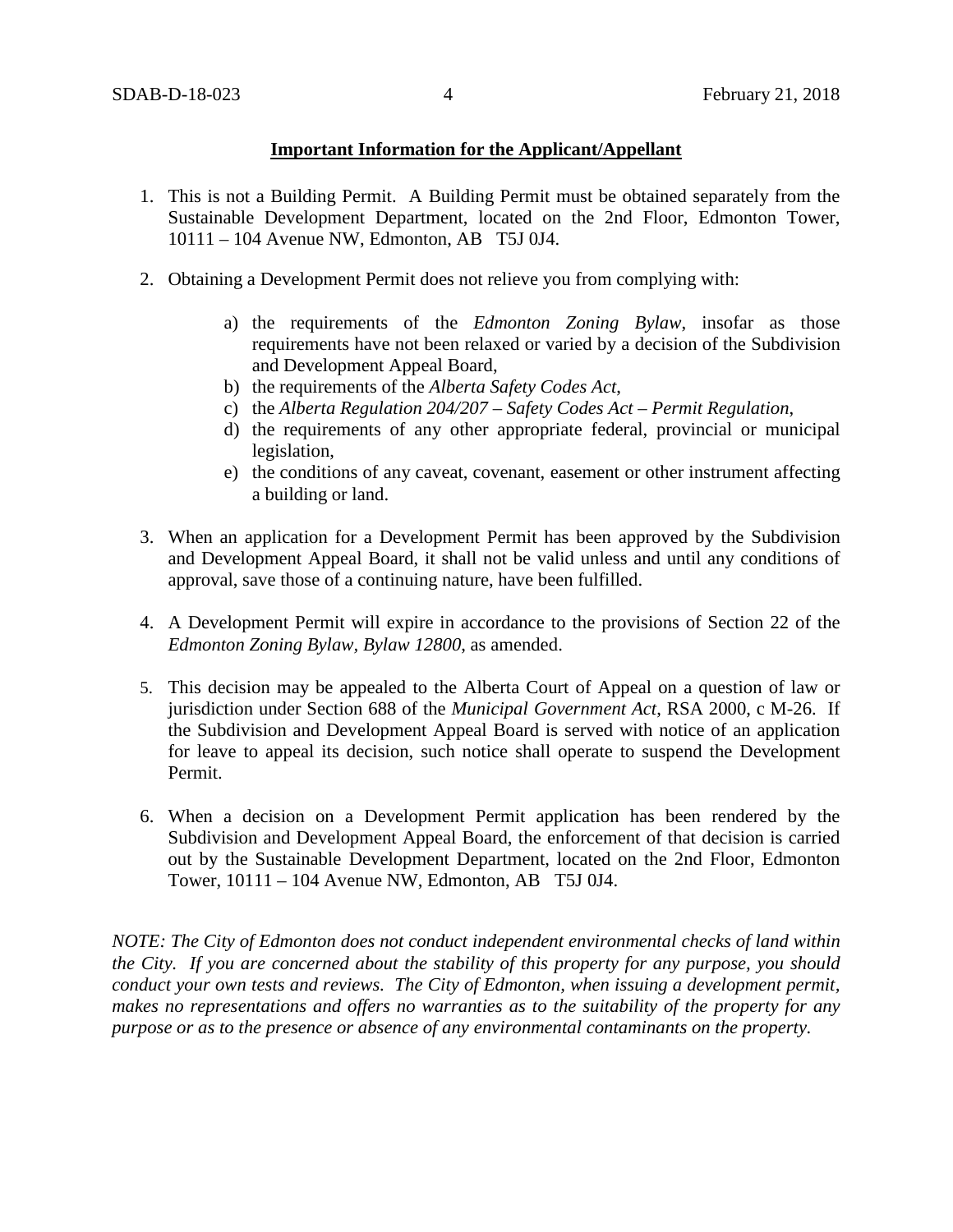

Date: February 21, 2018 Project Number: 187765571-001/004/005/007 File Number: SDAB-D-18-024 / 25 / 26 / 27

# **Notice of Decision**

[1] On February 7, 2018, the Subdivision and Development Appeal Board (the "Board") heard an appeal that was filed on January 12, 2018. The appeal concerned four Stop Orders issued by the Development Authority on December 21, 2007, set out as follows:

# Order 187765571-004 (SDAB-D-18-024)

Remove the Residential Sales Centre from the property by February 7, 2018 or obtain a Development Permit for the Residential Sales Centre. A complete application must be submitted by February 7, 2018.

# Order 187765571-005 (SDAB-D-18-025)

Cease the Apartment/Lodging House Use of the building at 7740 - 101 Avenue NW until the use of the building at 7740 - 101 Avenue NW conforms with an approved Development Permit.

### Order 187765571-007 (SDAB-D-18-026)

Obtain a valid Development Permit for the Freestanding Off-premises Sign (Billboard Sign). A complete application must be submitted by February 7, 2018 or remove the Freestanding Off-premises Sign (Billboard Sign) from the Site by February 7, 2018.

# Order 187765571-001 (SDAB-D-18-027)

Cease the Apartment/Lodging House Use of the building at 7730 - 101 Avenue NW until the use of the building conforms with an approved Development Permit

- [2] The subject property is on Plan 1221538 Blk 4 Lot 1A, located at 7730 / 7740 101 Avenue NW, within the DC2.936 Site Specific Development Control District.
- [3] The following documents were received prior to the hearing and form part of the record:
	- Copies of the four Stop Orders;
	- Copies of DC2.807 (Bylaw 15674) and DC2.936 (Bylaw 17799);
	- Appellant's written submissions and supporting documents; and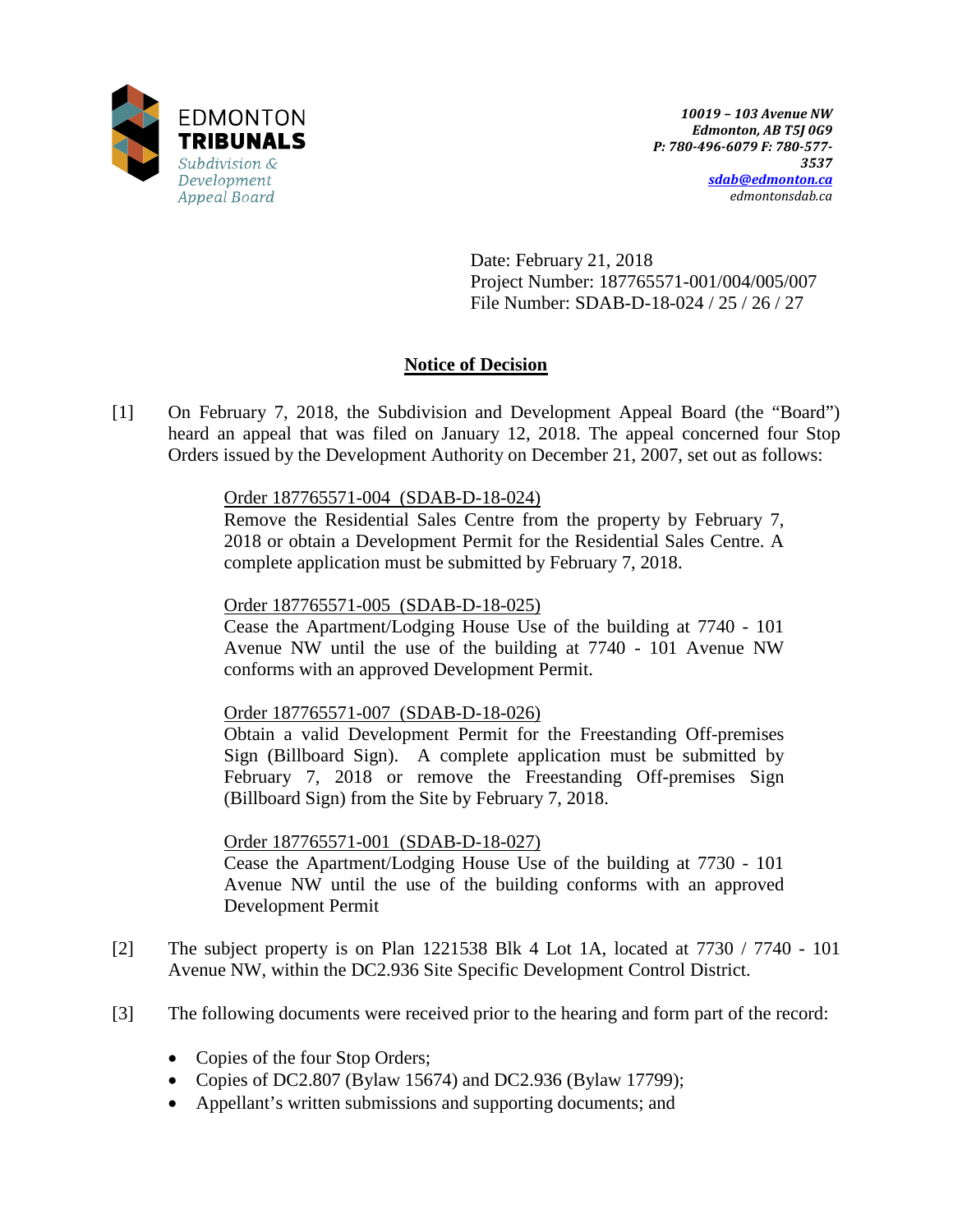• Development Compliance Officer's briefing note, with supporting materials including a PowerPoint presentation.

## **Preliminary Matters**

- [4] At the outset of the appeal hearing, the Presiding Officer confirmed with the parties in attendance that there was no opposition to the composition of the panel.
- [5] The Presiding Officer outlined how the hearing would be conducted, including the order of appearance of parties, and no opposition was noted.
- [6] The Presiding Officer advised the parties that the Board must first determine if the appeal was filed on time. The *Municipal Government Act*, RSA 2000, c M-26 (the "*MGA*") states the following:

**686(1)** A development appeal to a subdivision and development appeal board is commenced by filing a notice of the appeal, containing reasons, with the board,

- (a) in the case of an appeal made by a person referred to in section 685(1)
	- $(i) \quad \ldots$
	- (ii) with respect to an order under section 645, within 21 days after the date on which the order is made,
- [7] In this case the Order was made on December 21, 2017, which would give the Appellant until January 11, 2018, to file an appeal. The appeal of the four Stop Orders was filed on January 12, 2018.
- [8] However, Section 645(2.1) of the *MGA* states:

(2.1)A notice referred to in subsection (2) must specify the date on which the order was made, must contain any other information required by the regulations and must be given or sent to the person or persons referred to in subsection (2) on the same day the decision is made.

- [9] According to the information provided to the Board, the Stop Orders were not mailed until December 22, 2017.
- [10] The Appellant stated he was away until December 30, 2017, and when he returned, he exchanged emails with the Development Compliance Officer, seeking an extension of the compliance date for the orders. Copies of these emails were included in his supporting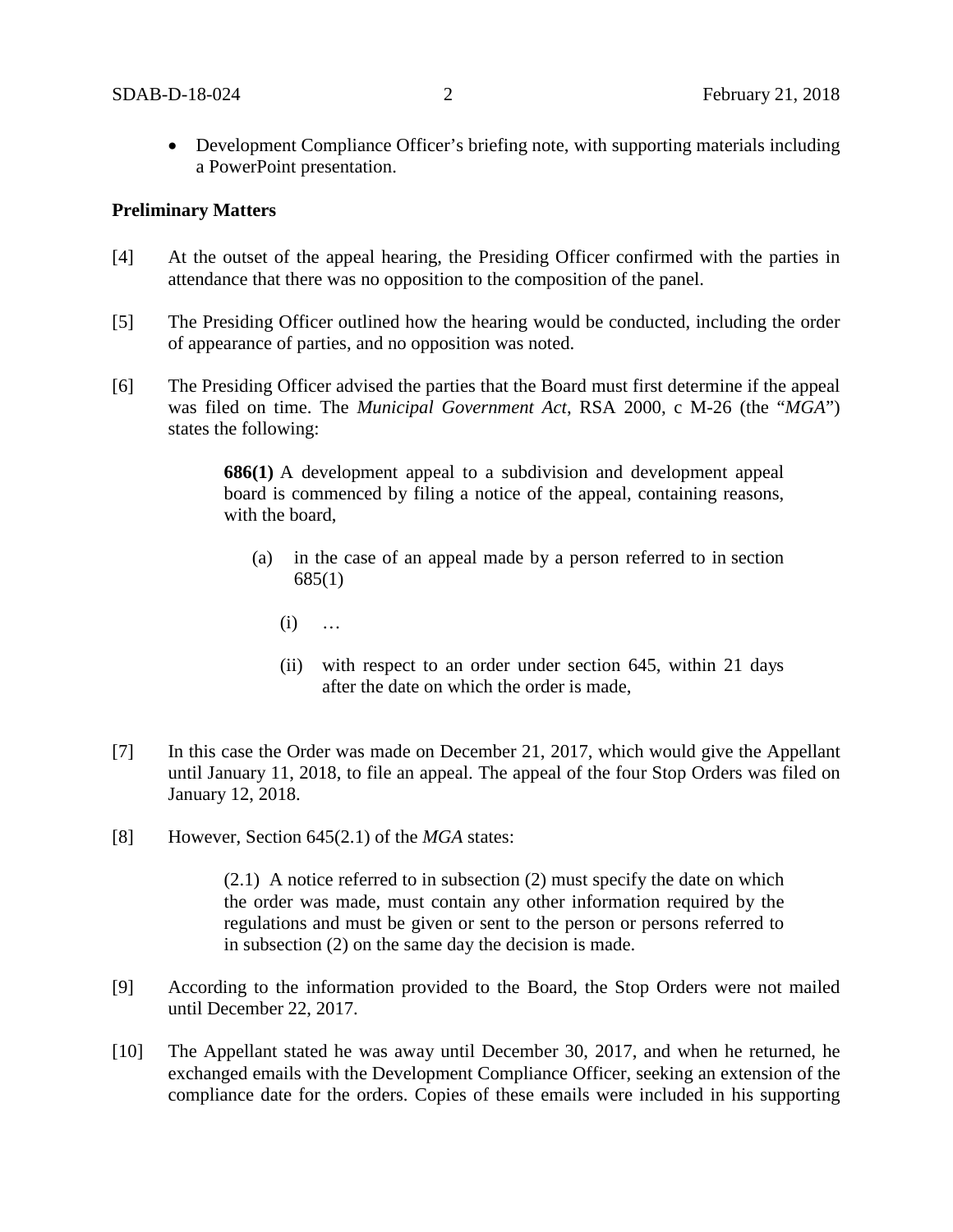materials. The last email from the Development Compliance Officer dated January 12, 2018, stated that no extension would be granted. It was suggested that the Appellant should file an appeal with the SDAB as soon as possible, which he did that same day. The Appellant did not dispute the validity of the Orders.

- [11] Ms. K. Lamont, the Development Compliance Officer, confirmed that the four Stop Orders were prepared and issued on December 21, 2017, but were not mailed until December 22, 2017. In her view, the delayed mailing does not affect the validity of the Orders.
- [12] Mr. A. Jabs, a Senior Planner who accompanied Ms. Lamont, confirmed that the Orders were not mailed until December 22, 2018. In his view, the Orders were validly issued and it would be reasonable to use December 22, 2018 as the starting time for the appeal period.

### **Decision on Preliminary Matter**

[13] The appeal was filed on time, in accordance with section 686 of the *Municipal Government Act*, RSA 2000, c M-26.

### **Reasons for Decision**

- [14] The issue before the Board is when the appeal period begins to run.
- [15] The four Stop Orders were made on December 21, 2017; however, they were not mailed until December 22, 2017.
- [16] Looking only at section  $686(1)(a)(ii)$  of the *MGA*, it would appear that the Appeal period began to run on the day the Orders were made, that being December 21, 2018. However section 645(2.1) states, among other things, that such Orders must be given or sent to the party on the same day the decision is made.
- [17] Considering these two sections together, the Board is of the view that the legislative intent is that the 21-day appeal period for these types of Orders should begin to run on the date the Order is made, provided the notice is given or sent on the same day the Order is made. In this case, since the notice of the Orders were not sent until the day after the Orders were made, the effect is that the 21-day appeal period did not begin to run until the date the Orders were sent.
- [18] Accordingly the appeal period expired on January 12, 2018, which is the date the appeal was filed. The appeal was therefore filed on time.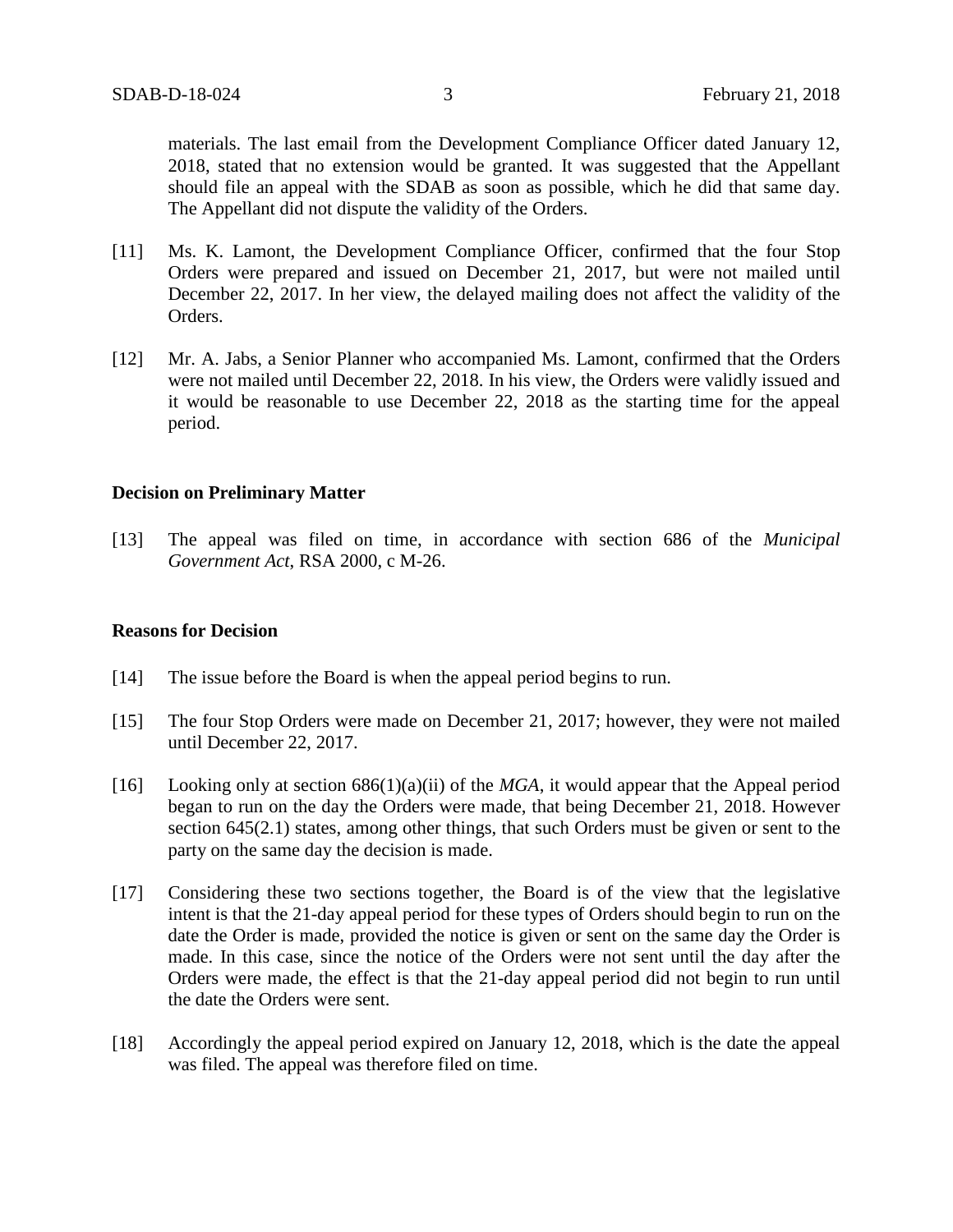# **Summary of Hearing**

- *i) Position of the Appellant, 1196885 Alberta Ltd.*
- [19] The Appellant numbered company was represented by Mr. J. Yeung, who provided some background information regarding the subject site.
- [20] This development was operating as a motel when the Appellant purchased the property in 2005. In October, 2011, the site was re-zoned to allow for a 132 unit condominium development for occupants 55 years old or older, but due to the market downturn, the project never went ahead.
- [21] In 2015, the Appellant applied to have the property re-zoned to allow seniors accommodation consisting of 230 independent living units and 70 assisted living units. This re-zoning was approved on October 24, 2016, through Bylaw 17799 (DC2.936). One of the conditions of DC2.936 required that the principal buildings be demolished within two years. The Appellant was under the impression that the motel operation could continue to exist until the time of demolition.
- [22] Modifications have been made to the buildings, and instead of 18 units there are now 19 suites plus six sleeping units. Mr. Yeung referred the Board to Item "D" of his supporting materials, which show how five suites have been converted into two bedroom units with shared kitchen and bathroom facilities. Each of the two bedrooms is rented out separately. No permits of any kind were obtained for these conversions but an inspection was done by the Fire Department and all of their recommendations were followed. All windows are now properly sized, and fire and smoke alarms have been installed.
- [23] Although the property operates as a motel, one night room rentals are discouraged and the rooms, which are fully furnished, are rented out on a weekly or monthly basis. Occupants do not sign leases but are required to pay a \$250 damage deposit and fill out a registration form when they move in. Mr. Yeung referred the Board to copies of two Registration Cards contained in his materials. Having longer term renters avoids problems with the criminal elements of society.
- [24] Mr. Yeung would like the Board to extend the compliance date of the four Stop Orders for several reasons:
	- a) The demolition deadline is only seven months away October 24, 2018. Rather than applying for development permits, which would likely take several months to process, it would make more sense for the Board to simply extend the compliance date of the four Stop Orders. He does not dispute that Development Permits were never obtained for the current Uses.
	- b) He did not realize until recently that a Demolition Permit would be required and he has now applied for the necessary permit. Demolition will take some time as there may be hazardous materials on site that must be professionally handled.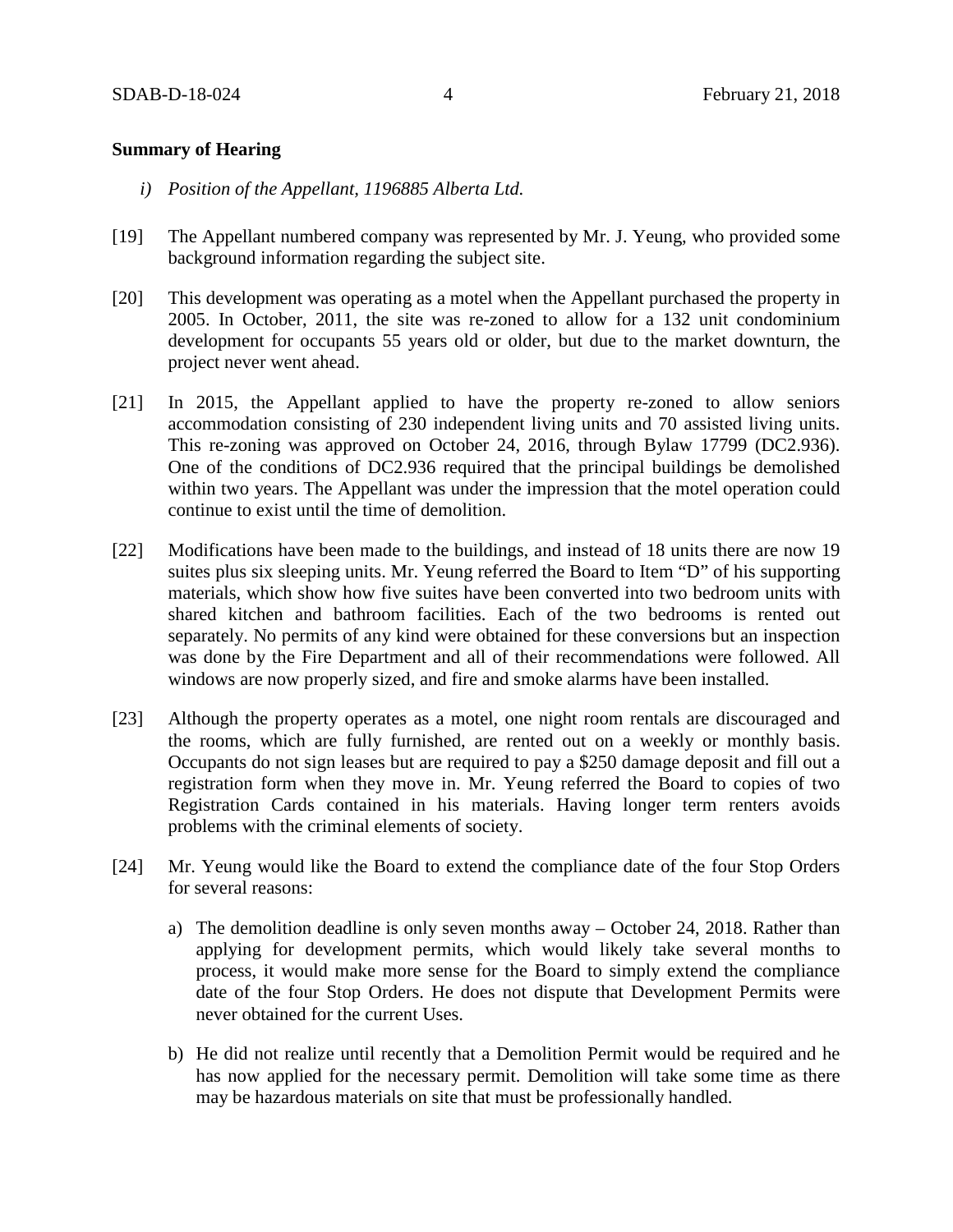- c) The Sign and the Residential Sales Centre will be removed at the same time that demolition takes place. The trailer for the Residential Sales Centre is simply being stored on the site and belonged to one of the Appellant's previous projects at a different site. It has been boarded up and is not currently being used. The Sign dates back to the re-zoning and is currently not advertising anything.
- d) As some of the Appellant's tenants have been living at the property for over six months, some as long as 10 years, the Alberta *Residential Tenancies Act* comes into play. Mr. Yeung is required to give these long term tenants three consecutive months' notice to vacate.
- [25] It was noted by the Board that the Stop Orders incorrectly referenced DC2.807 as the zoning in place at the Site. DC2.807 approved the re-zoning of the Site in 2007. The DC2 currently in force is DC2.936, which was approved in October 2016. Mr. Yeung confirmed he is aware of the current zoning.
- [26] The Board questioned whether the current use of the Site was for a Motel, given the length of time that tenants occupy the units. Section 7.4(38) of the *Edmonton Zoning Bylaw* was referenced:

**Motels** means development used for the provision of rooms or suites for temporary lodging or light housekeeping, where each room or suite has its own exterior access. Motels may include Accessory food and beverage facilities and Personal Service shops.

- [27] The Appellant stated that some of his tenants have stayed for a long period of time because they find the rooms affordable. He cannot tell them they can stay only for a short period of time. He confirmed that no light housekeeping is provided.
	- *ii) Position of the Development Authority*
- [28] Ms. K. Lamont, a Development Compliance Supervisor and Mr. A. Jabs, a Senior Planner, appeared to represent the Development Authority. Ms. Lamont reviewed a PowerPoint presentation she had prepared illustrating the Site context, existing Site conditions and development compliance history.
- [29] The subject property is located within the Forest Heights neighbourhood bound by 101 Avenue to the south and the Capilano Ravine to the north and west. The Site consists of several consolidated lots with 101A Avenue bisecting the property.
- [30] An overhead illustration of the Site showed the location of the buildings and the Sign that are the subjects of the four Stop Orders:

| a) Building A $(7730)$      | Order 187765571-001 |
|-----------------------------|---------------------|
| b) Building B $(7740)$      | Order 187765571-005 |
| c) Residential Sales Centre | Order 187765571-004 |
| d) Freestanding Sign        | Order 187765571-007 |
|                             |                     |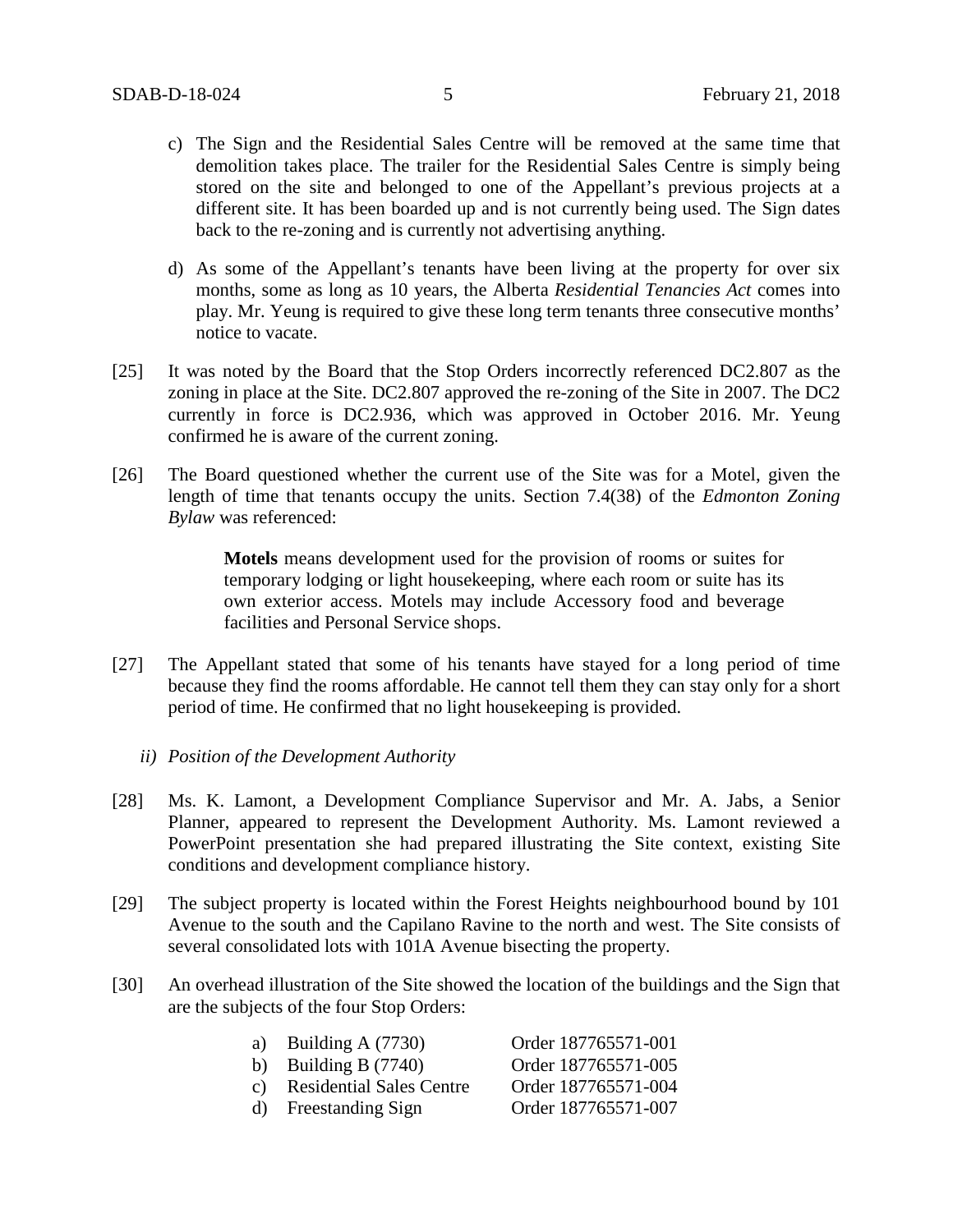There are also several residential buildings and a detached garage on the Site which are not relevant to these Stop Orders.

#### Residential Sales Centre

- [31] Section 7.3(9) of the *Edmonton Zoning Bylaw* defines Residential Sales Centre as "a permanent or temporary building or structure used for a limited period of time for the purpose of marketing residential land or buildings."
- [32] Screen captures of Google Maps historical search results showed this Residential Sales Centre was installed on the site sometime between April 2009 and April 2010. Site inspections undertaken on August 2, 2017, and October 19, 2017, confirmed that this building is still present. Posted on the entrance is also a sign providing hours of operation and contact information. The website referenced on this sign also remains active.
- [33] A review of historical documents and the Development Authority's database revealed that there is no Development Permit in place that would allow for a Residential Sales Centre to be on the subject site.

### Freestanding Sign (Billboard Sign)

- [34] Section 7.9(3) of the *Edmonton Zoning Bylaw* defines Freestanding Off-premises Signs as "any Sign supported independent of a building, displaying Copy that directs attention to a business, activity, product, service or entertainment that cannot be considered as the principal products sold nor a principal business, activity, entertainment or service provided on the premises or Site where the Sign is displayed."
- [35] A review of historical documents and their database found no Development Permit for the subject Sign.

# Building B  $(7740 - 101$  Avenue)

- [36] The most recent Development Permit for this site is No. 4613 dated April 17, 1954, which was to "Erect a proposed ten (10) suite apartment hotel"
- [37] An inspection of this building on January 17, 2017, found a 12 unit (9 Suites and 3 Sleeping Units) Apartment with Lodging House, which is not in compliance with the approved use as a 10 suite Apartment Hotel.

Building A  $(7730 - 101$  Avenue)

- [38] A number of Development Permits were found associated with this building, including:
	- a) June 18, 1953: Development Permit No. 3323 "To Develop a project of Two-Eight Suite Apartment Buildings"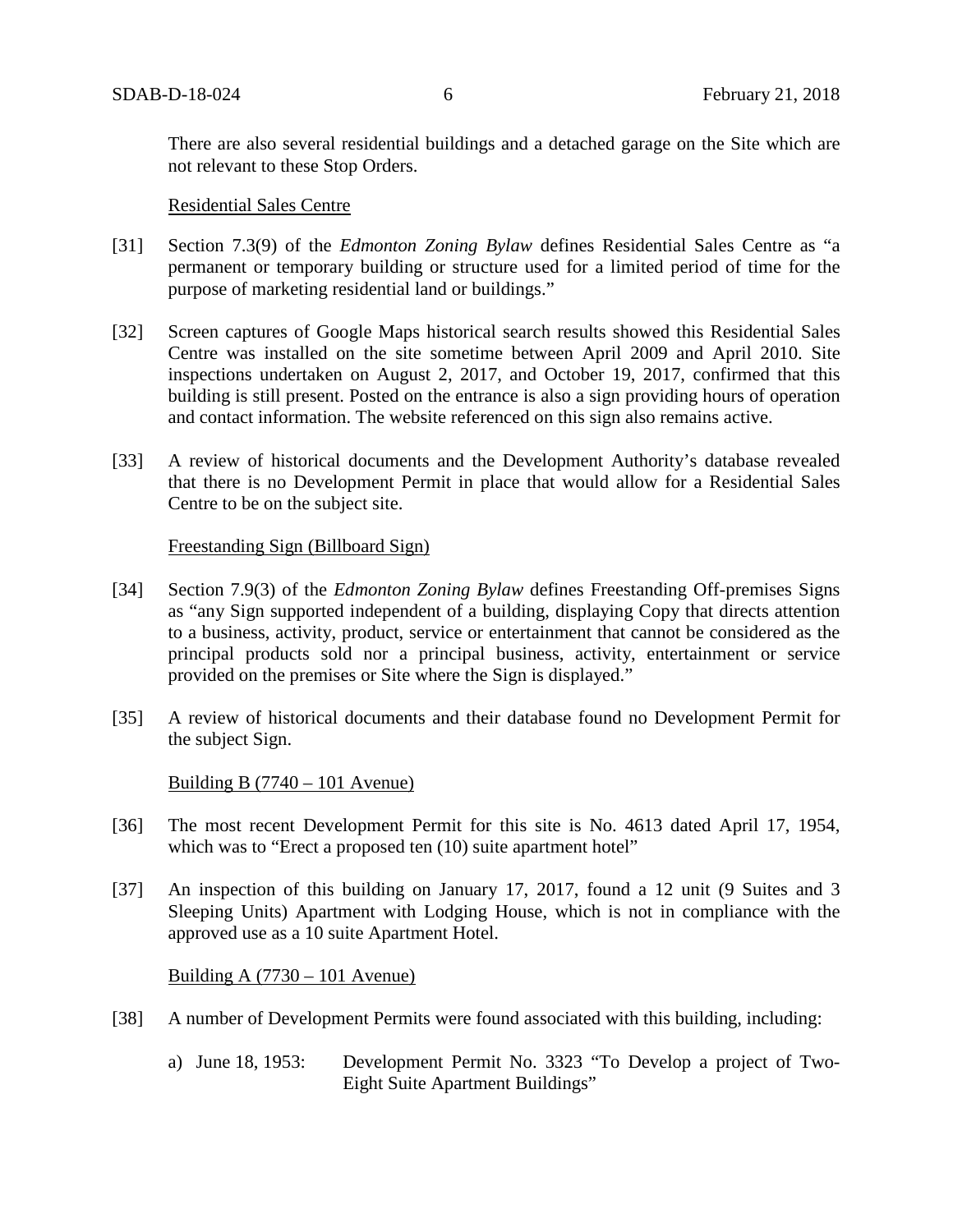- b) August 28, 1963: Permit to Build No. 4514 "Reinforced Concrete" to develop a Swimming Pool.
- c) April 8, 1971: Development Permit No. 71-712 "Construct an addition to an existing motel in order to develop an office & living quarters".
- d) October 12, 1971: Development Permit No. 71-5986 "Construct a fireplace onto an existing motel".
- e) March 26, 1981: Development Permit No. 81-2711 and Permit to Build No. 2155 "To repair fire damage to an existing motel".
- [39] An inspection of this building on January 12, 2017, found a 13 unit (10 Suites and 3 Sleeping units) Apartment with Lodging House which is not in compliance with the approved use for an eight (8) suite motel.
- [40] This property first came to the attention of the Residential Compliance team as a referral from the Project Watch Task Force which aims to ensure safe housing conditions for individuals and families.
- [41] Two further inspections conducted on August 17, 2017, and October 19, 2017, confirmed the following violations:
	- a) Large blank billboard sign on the southwest of the property facing 101 Avenue;
	- b) Temporary structure (Residential Sales Centre) located next to the south side of building 7730;
	- c) Building 7730 contains 13 units (10 Suites and 3 Sleeping Units); and
	- d) Building 7740 contains 12 units (9 Suites and 3 Sleeping Units).
- [42] A series of inspection photos was shown depicting the interiors of the three types of units in buildings 7730 and 7740:
	- a) Suites with full kitchen and bathroom;
	- b) Sleeping units with kitchenette and wash stand; and
	- c) Room rentals within suites with shared kitchen and bathrooms.
- [43] The following definitions from the current *Edmonton Zoning Bylaw* were referenced:

6.1(32) **Dwelling** means a self contained unit comprised of one or more rooms accommodating sitting, sleeping, sanitary facilities, and a principal kitchen for food preparation, cooking, and serving. A Dwelling is used permanently or semi-permanently as a residence for a single Household.

6.1(106) **Sleeping Unit** means a Habitable Room in a building used for Congregate Living in which the room is occupied by a person under any form of accommodation agreement providing remuneration for the room, and the room: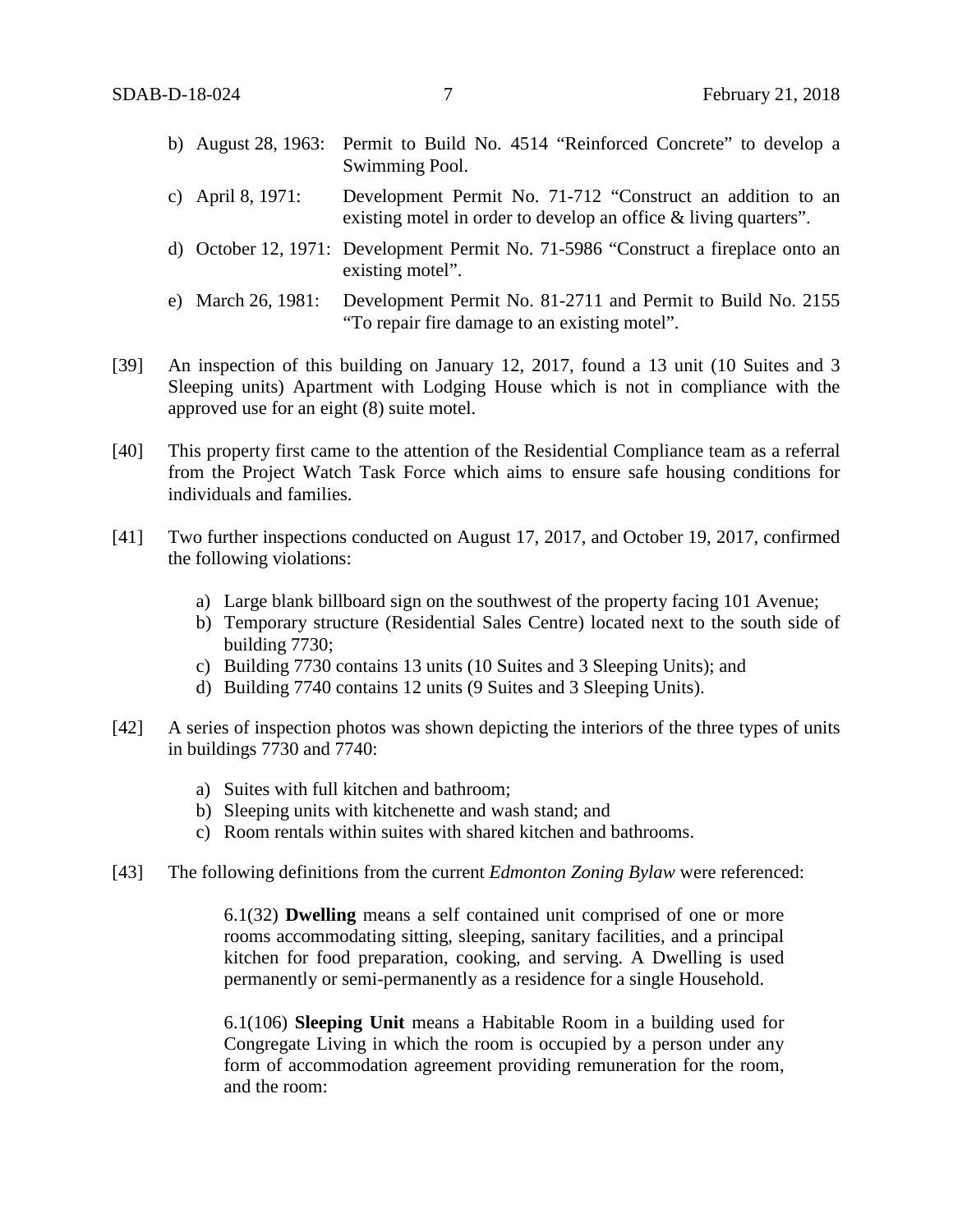- a. does not include provision for cooking or food preparation except as provided for in Section 76 (Lodging House) and 79 (Group Homes and Limited Group Homes) of this Bylaw;
- b. may or may not be equipped with sanitary facilities; and
- c. provides accommodation for a maximum of two persons.

7.2(1) **Apartment Housing** means development consisting of one or more Dwellings contained within a building in which the Dwellings are arranged in any horizontal or vertical configuration, which does not conform to the definition of any other Residential Use.

7.3(1) **Apartment Hotels** means development consisting of Dwellings contained within a building or part of a building having a principal common entrance, in which the Dwellings are not available for daily lease and there are cooking facilities within each Dwelling, the Dwellings are furnished including dishes and linen, and either maid service, telephone service, or desk service is provided. Apartment Hotels shall not contain Commercial Uses, unless such Uses are a Permitted or Discretionary Use in the Zone where the Apartment Hotel is located.

7.4 (38) **Motels** means development used for the provision of rooms or suites for temporary lodging or light housekeeping, where each room or suite has its own exterior access. Motels may include Accessory food and beverage facilities and personal Service Shops.

7.3(6) **Lodging Houses** means a building or part of building, sued for Congregate Living, containing Sleeping Units and four or more persons, and where there is no provision of on-site care, treatment or professional services of a physical or mental health nature. This Use does not include Extended Medical Treatment Services, Detention and Correctional Facilities, Fraternity and Sorority Housing, Group Homes, and Limited Group Homes.

76(4) A Lodging House shall be developed as either a purpose-built freestanding structure, or Single Detached Housing converted for the purpose, or part of an Apartment Housing development;

[44] The Presiding Officer noted that the incorrect DC2 was cited in the Orders as well as the PowerPoint presentation. The Orders and the presentation referred to DC2.807, which has been superseded by DC2.936. Mr. A. Jabs acknowledged this error and requested that the Board use its variance power to correct this oversight. Regardless of which DC2 is cited, the Uses cited in the four Stop Orders are existing without Development Permits on the subject site.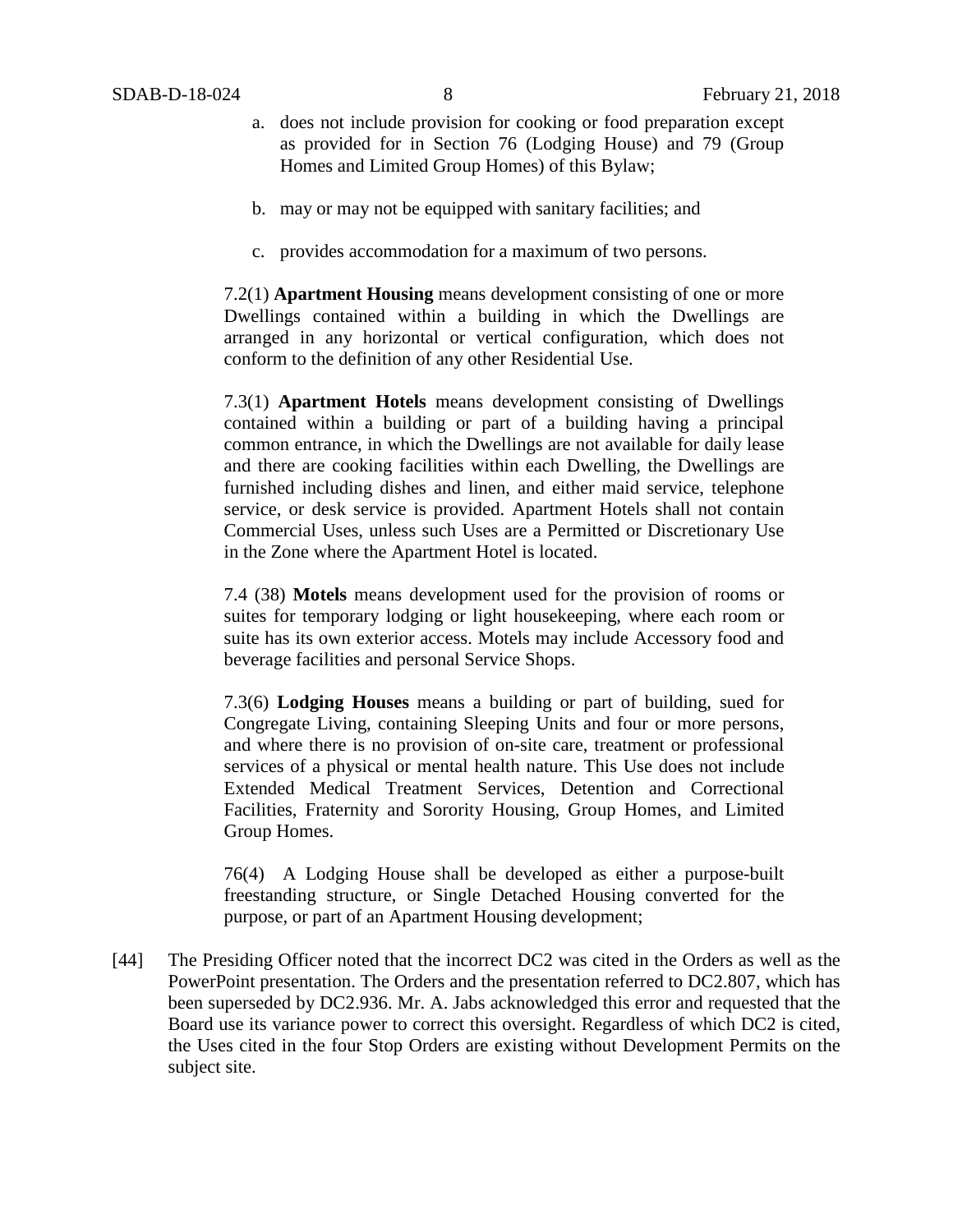- [45] Ms. Lamont and Mr. Jabs provided the following responses to questions from the Board:
	- a) They do not believe Building B can still be considered an Apartment Hotel. Based on the definitions, Sleeping Units cannot be considered Dwellings. Three Sleeping Units share a common bathroom accessed through a common hallway and do not have full kitchen facilities. Also no maid service or telephone service is provided and they are unsure if dishes or linens are provided.
	- b) They do not support extending the compliance deadlines for seven months. There are no permits in place and safety aspects must be considered. To their understanding there is no scheduled timeline for the demolition.
	- c) The Board questioned the statement found on page 1 of Order 187765571-005 which reads: "The last approved Development Permit allowed for a 10 Unit Motel." Ms. Lamont confirmed this was an error and the words "10 Unit Motel" should be replaced with "10 Suite Apartment Hotel".
	- d) The Board questioned the statement found on page 1 of Order 187765571-001 which reads: "The last approved Development Permit allowed for a 8 Unit Motel building with an office and living quarters addition." The Development Officer was unsure how the building went from two eight-suite Apartment buildings in 1953 to one building in 1971.
	- e) Ms. Lamont provided the following Use class definitions that would have been in place in 1953 when the subject Site was originally developed. The definitions were taken from *Interim Development Bylaw Number 1339*, July 18, 1950, Section 2 of Schedule "A".

(2) "Apartment House" shall mean a building or portion thereof, other than a hotel, designed or used for three or more family dwellings, having an outside entrance or entrances to three or more housekeeping units.

(15) "Hotel" shall mean a building other than an institutional residence, designed for or occupied as a place of transient residence, with provision for the lodging, with or without board, of fifteen (15) or more persons in separate rooms or suites of rooms in which no provisions is made for cooking in any guest room or apartment.

f) The following definition of Motel was taken from the 1981 *Edmonton Land Use Bylaw 5996*. It is almost identical to the current definition for Motel.

10.3(28) Motels means development used for the provision of rooms or suites for temporary lodging or light housekeeping, where each room or suite has its own exterior access. Motels may include accessory Eating and Drinking Establishments and Personal Service Shops.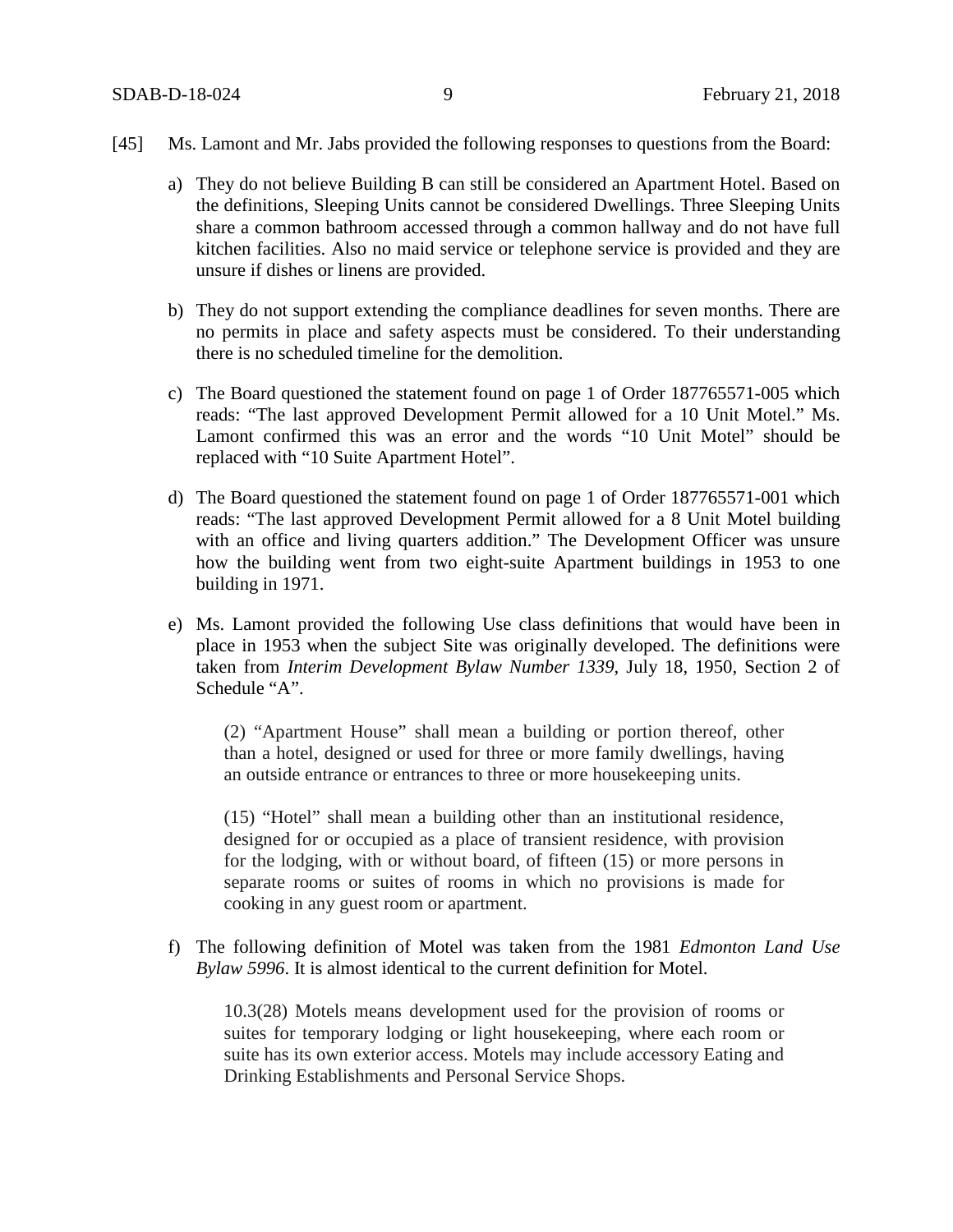- [46] Ms. Lamont was unable to find a definition of Apartment Hotel in the old bylaws.
	- *vi) Rebuttal of the Appellant*
- [47] The Appellant was not aware of any previous approvals or issues with Use classification prior to his purchase of the property.
- [48] The subject property was classified as a Motel at the time of purchase and the sleeping rooms already existed at that time. The Appellant only converted five of the units into suites with two sleeping rooms sharing common kitchen and bathroom facilities.
- [49] It was the Appellant's position that the property has continued to operate as a Motel from the time it was purchased because the Motel operations never ceased.

#### **Decision Regarding Order 187765571-004 (Residential Sales Centre)**

- [50] The appeal is DENIED and the decision of the Development Authority is CONFIRMED. The wording of the Stop Order is VARIED as follows:
	- a) Paragraph 2 on Page 1 is replaced with the following:

This property is zoned DC2 (Site Specific Development Control Provision) in accordance with Section DC2.936 of the *Edmonton Zoning Bylaw.* The general purpose of this zone is to provide for a mid- and highrise Apartment Housing development designed with a pedestrian friendly character and streetscape.

# **Reasons for Decision**

- [51] The Board heard that the reference to DC2.807 in the Stop Order was made in error. DC2.807 was superseded by DC2.936, which came into effect on October 24, 2016.
- [52] However, that error in the Stop Order has no bearing on the infraction, namely that the Residential Sales Center on the Site had been developed without a Development Permit. This contravention remains the same regardless of what the underlying zoning is.
- [53] Further, as evidenced by the Appellant's written submissions, he was well aware of what the correct DC2 zoning was at the time the Order was issued. Accordingly, it is appropriate to vary the wording of the Order to reflect the current zoning.
- [54] As for the merits of the appeal, the Appellant admitted he did not have a Development Permit for the Residential Sales Centre.
- [55] As well, the Stop Order was issued by a designated officer of the Development Authority as defined in section 624 of the *Municipal Government Act* and in accordance with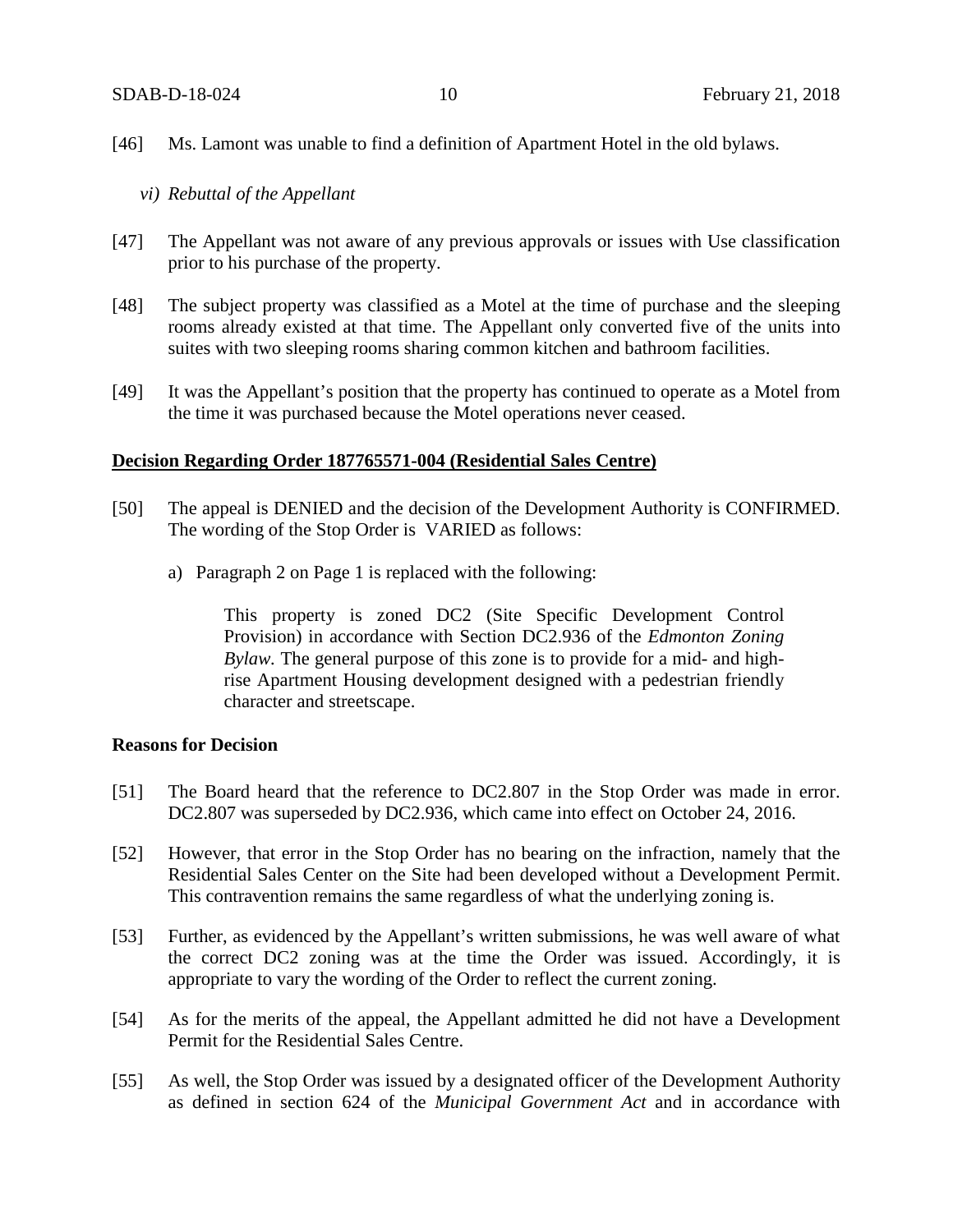section 645. All provisions with respect to the issuance of a Stop Order have been complied with.

[56] Accordingly there is no basis for interfering with the Stop Order.

## **Decision Regarding Order 187765571-007 (Freestanding Off-premises Sign)**

- [57] The appeal is DENIED and the decision of the Development Authority is CONFIRMED. The wording of the Stop Order is VARIED as follows:
	- a) Paragraph 2 on Page 1 is replaced with the following:

This property is zoned DC2 (Site Specific Development Control Provision) in accordance with Section DC2.936 of the Edmonton Zoning Bylaw. The general purpose of this zone is to provide for a mid- and highrise Apartment Housing development designed with a pedestrian friendly character and streetscape.

### **Reasons for Decision**

- [58] The Board heard that the reference to DC2.807 in the Stop Order was made in error. DC2.807 was superseded by DC2.936, which came into effect on October 24, 2016.
- [59] However, that error in the Stop Order has no bearing on the infraction, namely that the Freestanding Off-premises Sign on the Site had been developed without a Development Permit. This contravention remains the same regardless of what the underlying zoning is.
- [60] Further, as evidenced by the Appellant's written submissions, he was well aware of what the correct DC2 zoning was at the time the Order was issued. Accordingly, it is appropriate to vary the wording of the Order to reflect the current zoning.
- [61] As for the merits of the appeal, the Appellant admitted he did not have a Development Permit for the Freestanding Off-premises Sign.
- [62] As well, the Stop Order was issued by a designated officer of the Development Authority as defined in section 624 of the *Municipal Government Act* and in accordance with section 645. All provisions with respect to the issuance of a Stop Order have been complied with.
- [63] Accordingly there is no basis for interfering with the Stop Order.

# **Decision Regarding Order 187765571-001 (7730 – 101 Avenue NW – "Building A")**

[64] The appeal is DENIED and the decision of the Development Authority is CONFIRMED. The wording of the Stop Order is VARIED as follows: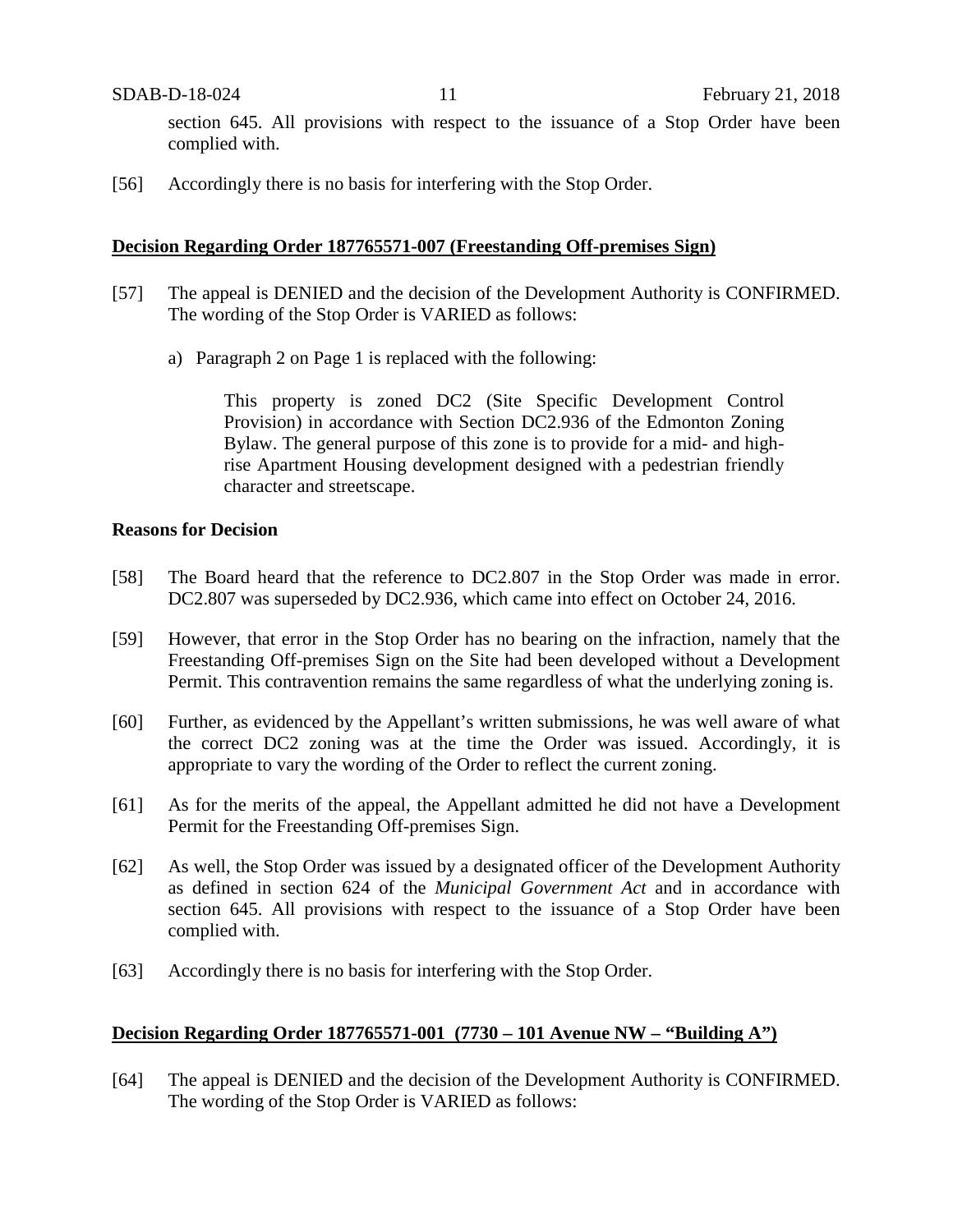a) Paragraph 2 on Page 1 is replaced with the following:

This property is zoned DC2 (Site Specific Development Control Provision) in accordance with Section DC2.936 of the Edmonton Zoning Bylaw. The general purpose of this zone is to provide for a mid- and highrise Apartment Housing development designed with a pedestrian friendly character and streetscape.

#### **Reasons for Decision**

- [65] The Board heard that the reference to DC2.807 in the Stop Order was made in error. DC2.807 was superseded by DC2.936, which came into effect on October 24, 2016.
- [66] However, that error in the Stop Order has no bearing on the infraction, namely that the Apartment/Lodging House Use of this building has been developed without a Development Permit. This contravention remains the same regardless of what the underlying zoning is.
- [67] Further, as evidenced by the Appellant's written submissions, he was well aware of what the correct DC2 zoning was at the time the Order was issued. Accordingly, it is appropriate to vary the wording of the Order to reflect the current zoning.
- [68] As to the merits of the appeal, it is the Appellant's position that he is operating this building as a Motel, for which Use he has a valid development permit. The Development Authority takes the position that the current Use of the building is Apartment/Lodging Housing without a development permit.
- [69] The history of the property is as follows.
	- a) In June 1953, a Development Permit was issued to develop two eight-suite apartment buildings. There is evidence in the materials presented to the Board that in 1955, there was a sign on the premises indicating that the Site was being used for a Motel.
	- b) On April 8, 1971, Development Permit Number 71-712 was issued authorizing the construction of "an addition to an existing motel in order to develop an office and living quarters." This permit indicates that, as of that date, there was an authorized Use of a Motel in this building.
	- c) On October 11, 2011 DC2.807 (Bylaw 15674) was passed. The general purpose of this site specific Direct Control Provision was "To accommodate a comprehensively planned, high quality, low and mid-rise apartment development designed with a pedestrian-friendly character and streetscape that is compatible in mass and scale with surrounding development." This development did not take place.
	- d) On October 24, 2016 DC2.936 (Bylaw 17799) was passed. The general purpose of this site specific Direct Control Provision was "To provide for a mid- and high-rise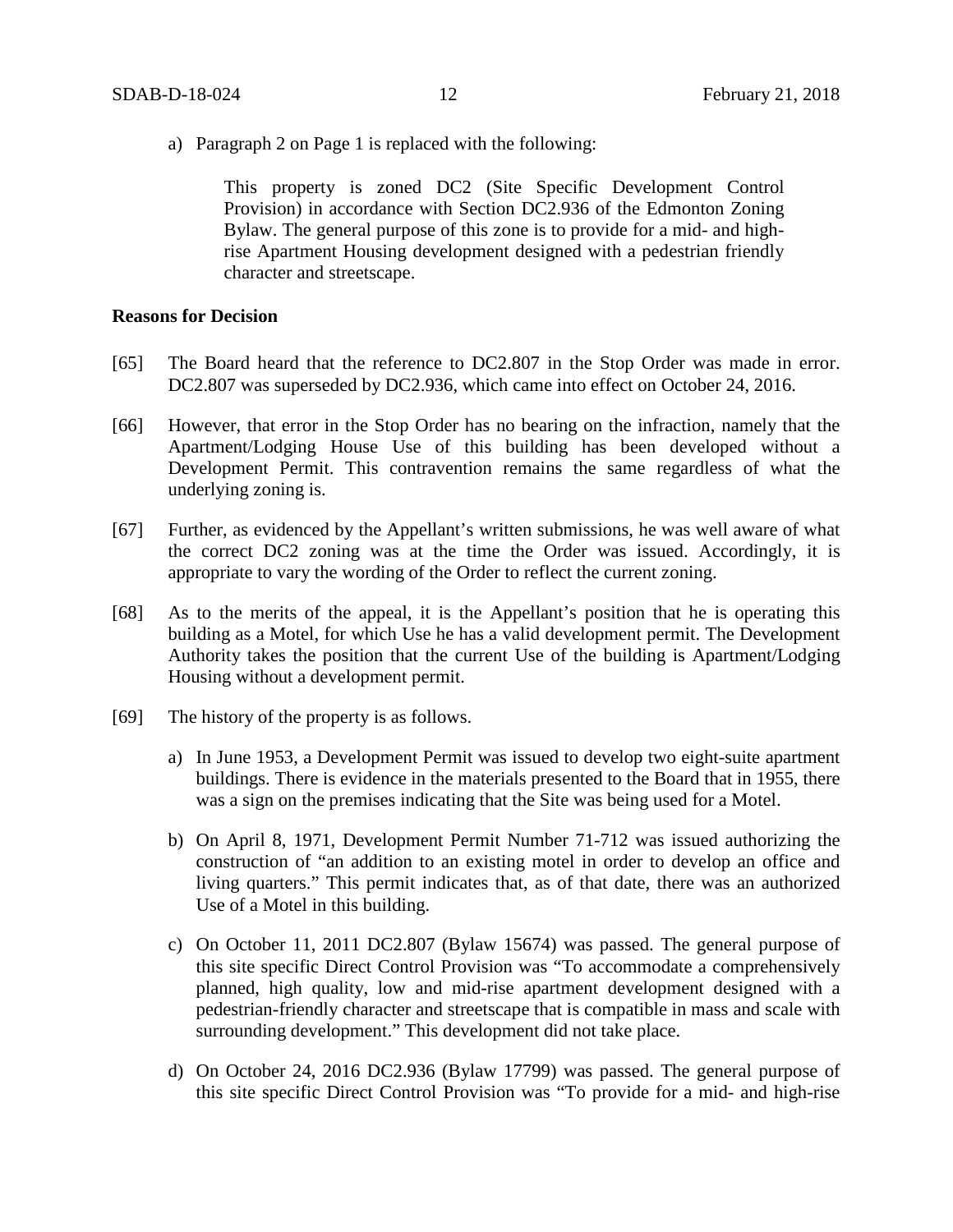Apartment Housing development designed with a pedestrian friendly character and streetscape." To date, this development has not taken place.

- [70] The Board finds that the Development Authority has acknowledged the Use of this building as a Motel since April 1971. The subsequent zoning changes effected by DC2.807 and DC2.936 render the Motel Use a legal non-conforming use and the development permit continues in effect. (*Municipal Government Act*, Section 643(1)) The question is whether the building is still being used as a Motel.
- [71] The current *Edmonton Zoning Bylaw 12800* provides as follows:

**6.1(31) Dwelling** means a self contained unit comprised of one or more rooms accommodating sitting, sleeping, sanitary facilities, and a principal kitchen for food preparation, cooking, and serving. A Dwelling is used permanently or semi-permanently as a residence for a single Household.

**6.1(106) Sleeping Unit** means a Habitable Room in a building used for Congregate Living in which the room is occupied by a person under any form of accommodation agreement providing remuneration for the room, and the room:

- a. does not include provision for cooking or food preparation except as provided for in Section 76 (Lodging House) and 79 (Group Homes and Limited Group Homes) of this Bylaw;
- b. may or may not be equipped with sanitary facilities; and
- c. provides accommodation for a maximum of two persons.

**7.2(1) Apartment Housing** means development consisting of one or more Dwellings contained within a building in which the Dwellings are arranged in any horizontal or vertical configuration, which does not conform to the definition of any other Residential Use.

**7.3(6) Lodging Houses** means a building or part of building, used for Congregate Living, containing Sleeping Units and four or more persons, and where there is no provision of on-site care, treatment or professional services of a physical or mental health nature. This Use does not include Extended Medical Treatment Services, Detention and Correction Facilities, Fraternity and Sorority Housing, Group Homes, and Limited Group Homes.

76(4) A Lodging House shall be developed as either a purpose-built freestanding structure, or Single Detached Housing converted for the purpose, or part of an Apartment Housing development;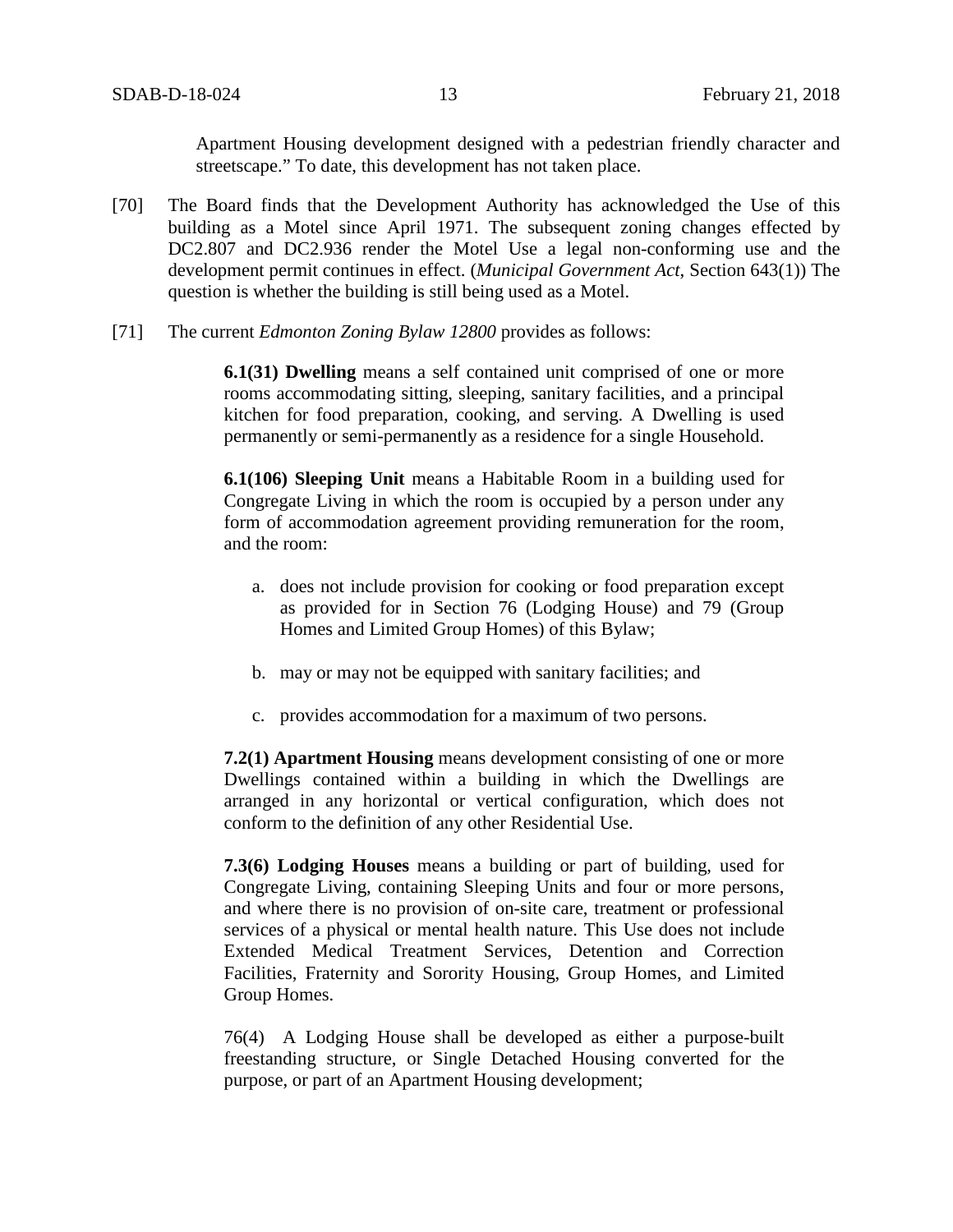[72] Section 10.3(28) of the old *Land Use Bylaw 5996*, which would have been in force at the time that the original Motel Use was approved in 1971, defines "Motel" as follows:

> Motels means development used for the provision of rooms or suites for *temporary lodging or light housekeeping*, where each room or suite has its own exterior access. Motels may include accessory Eating and Drinking Establishments and Personal Service Shops. [Emphasis added]

- [73] The Appellant indicated that there have been interior alterations changing some of the units into Sleeping Units with shared kitchen and bathroom facilities. No development permits were obtained for these alterations.
- [74] Many of the occupants have stayed in the units for over six months, with some staying for over 10 years. The Appellant also indicated that he rents out the units on a weekly or monthly basis and collects damage deposits. He discourages daily rentals. "Photograph #3" from the Development Officer's written report indicates that the units are advertised as "self-service" and, based on the Appellant's submissions, the Board finds that no housekeeping is provided.
- [75] The Board finds that the self-contained units are not being used for temporary lodging or light housekeeping. They are being used as Dwellings on a permanent or semi-permanent basis. The Board finds that these units do not conform to the definition of Motel; the units are effectively Apartment Housing. The units with shared kitchen and bathroom facilities are Sleeping Units that conform to the definition of Lodging House. The Appellant admitted that there are no development permits for either of these Uses.
- [76] DC2.936 contains a clause allowing two years for demolition of the buildings from the time the DC2 was enacted on October 24, 2016, failing which certain restrictions apply to the development. The Appellant argued that this clause should be interpreted to allow him to continue the current Use of the Site until the time of demolition. However, the Board finds that this clause does not allow Uses that do not have valid development permits to continue operating.
- [77] The Appellant also argued that, under the provisions of Alberta's *Residential Tenancies Act,* he is required to give three months' notice to his tenants and should therefore be granted an extension to the deadline for compliance with the Stop Orders. The Board is of the view that it does not have any authority with respect to the *Residential Tenancies Act* and therefore no extension is appropriate in these circumstances.
- [78] Further, the Stop Order was issued by a designated officer of the Development Authority as defined in section 624 of the *Municipal Government Act* and in accordance with section 645. All provisions with respect to the issuance of a Stop Order have been complied with.
- [79] Accordingly there is no basis for interfering with the Stop Order.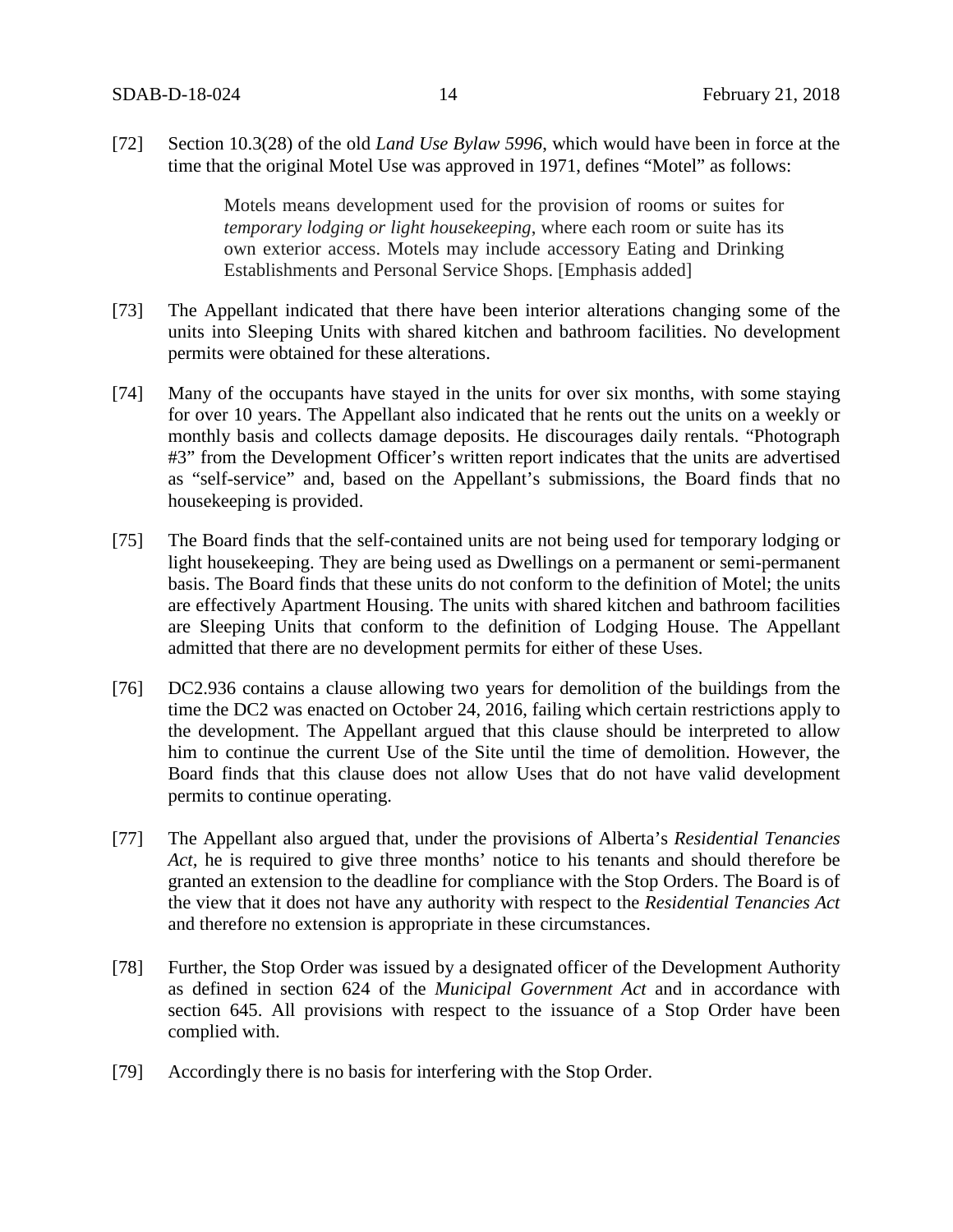# **Decision Regarding Order 187765571-005 (7740 – 101 Avenue NW – "Building B")**

- [80] The appeal is DENIED and the decision of the Development Authority is CONFIRMED. The Stop Order is VARIED as follows:
	- a) Paragraph 2 on Page 1 is replaced with the following:

This property is zoned DC2 (Site Specific Development Control Provision) in accordance with Section DC2.936 of the Edmonton Zoning Bylaw. The general purpose of this zone is to provide for a mid- and highrise Apartment Housing development designed with a pedestrian friendly character and streetscape.

### **Reasons for Decision**

- [81] The Board heard that the reference to DC2.807 in the Stop Order was made in error. DC2.807 was superseded by DC2.936, which came into effect on October 24, 2016.
- [82] However, that error in the Stop Order has no bearing on the infraction, namely that the Apartment/Lodging House Use of this building has been developed without a Development Permit. This contravention remains the same regardless of what the underlying zoning is.
- [83] Further, as evidenced by the Appellant's written submissions, he was well aware of what the correct DC2 zoning was at the time the Order was issued. Accordingly, it is appropriate to vary the wording of the Order to reflect the current zoning.
- [84] As to the merits of the appeal, it is the Appellant's position that he is operating this building as a Motel, for which Use he has a valid development permit. The Development Authority takes the position that the current Use of the building is Apartment/Lodging Housing without a development permit.
- [85] The history of the property is as follows.
	- a) On April 17, 1954, a Development Permit was issued to erect a proposed 10 Suite Apartment Hotel. There is evidence in the materials presented to the Board that in 1955, there was a sign on the premises indicating that the Site was being used for a Motel.
	- b) On October 11, 2011, DC2.807 (Bylaw 15674) was passed. The general purpose of this site specific Direct Control Provision was "To accommodate a comprehensively planned, high quality, low and mid-rise apartment development designed with a pedestrian-friendly character and streetscape that is compatible in mass and scale with surrounding development." This development did not take place.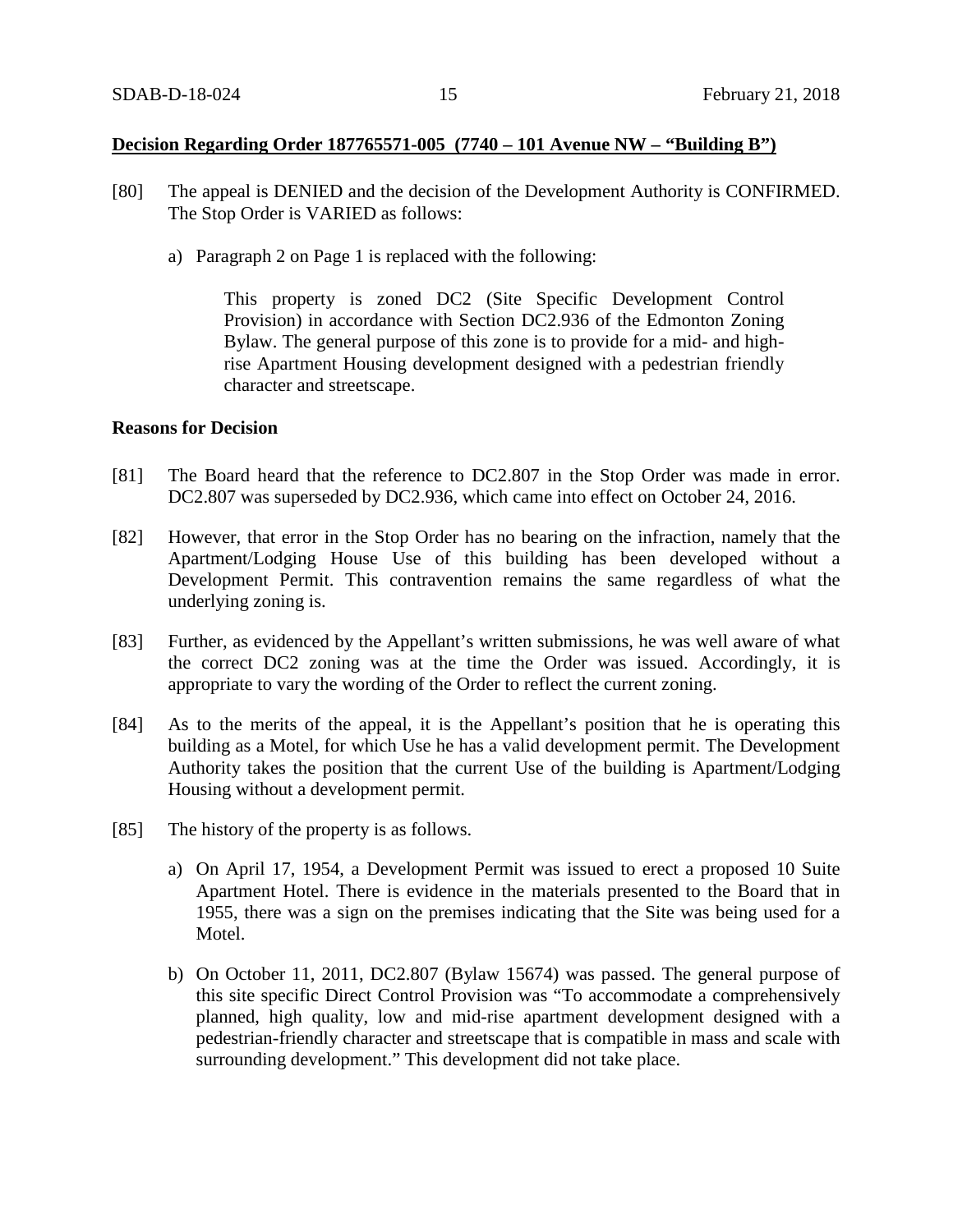- c) On October 24, 2016 DC2.936 (Bylaw 17799) was passed. The general purpose of this site specific Direct Control Provision was "To provide for a mid- and high-rise Apartment Housing development designed with a pedestrian friendly character and streetscape." To date, this development has not taken place.
- [86] The subsequent zoning changes effected by DC2.807 and DC2.936 render the Apartment Hotel Use a legal non-conforming use and the development permit continues in effect. (*Municipal Government Act*, Section 643(1)) The question is whether the building is still being used as an Apartment Hotel.
- [87] The current *Edmonton Zoning Bylaw 12800* provides as follows:

**6.1(31) Dwelling** means a self contained unit comprised of one or more rooms accommodating sitting, sleeping, sanitary facilities, and a principal kitchen for food preparation, cooking, and serving. A Dwelling is used permanently or semi-permanently as a residence for a single Household.

**6.1(106) Sleeping Unit** means a Habitable Room in a building used for Congregate Living in which the room is occupied by a person under any form of accommodation agreement providing remuneration for the room, and the room:

- a. does not include provision for cooking or food preparation except as provided for in Section 76 (Lodging House) and 79 (Group Homes and Limited Group Homes) of this Bylaw;
- b. may or may not be equipped with sanitary facilities; and
- c. provides accommodation for a maximum of two persons.

**7.2(1) Apartment Housing** means development consisting of one or more Dwellings contained within a building in which the Dwellings are arranged in any horizontal or vertical configuration, which does not conform to the definition of any other Residential Use.

**7.3(1) Apartment Hotels** means development consisting of Dwellings contained within a building or a part of a building having a principal common entrance, in which the Dwellings are not available for daily lease and there are cooking facilities within each Dwelling, the Dwellings are furnished including dishes and linen, and either maid service, telephone service, or desk service is provided. Apartment Hotels shall not contain Commercial Uses, unless such Uses are a Permitted or Discretionary Use in the Zone where the Apartment Hotel is located.

**7.3(6) Lodging Houses** means a building or part of building, used for Congregate Living, containing Sleeping Units and four or more persons,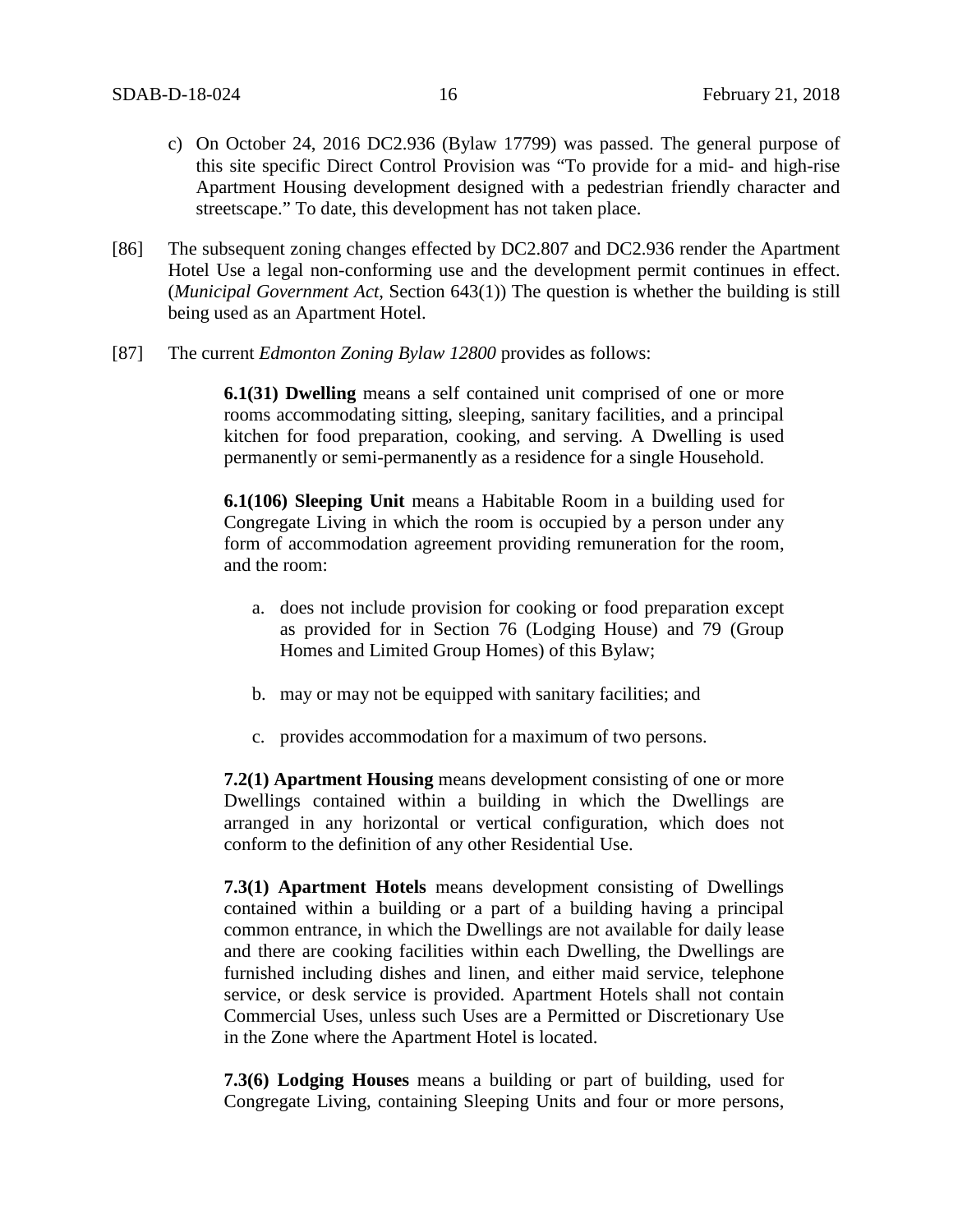and where there is no provision of on-site care, treatment or professional services of a physical or mental health nature. This Use does not include Extended Medical Treatment Services, Detention and Correction Facilities, Fraternity and Sorority Housing, Group Homes, and Limited Group Homes.

76(4) A Lodging House shall be developed as either a purpose-built freestanding structure, or Single Detached Housing converted for the purpose, or part of an Apartment Housing development;

[88] Section 10.3(28) of the old *Land Use Bylaw 5996* defines "Motel" as follows:

Motels means development used for the provision of rooms or suites for *temporary lodging or light housekeeping*, where each room or suite has its own exterior access. Motels may include accessory Eating and Drinking Establishments and Personal Service Shops. [Emphasis added]

- [89] Based on the evidence, the Board finds that there are currently 12 units in the building, rather than the 10 allowed in the existing development permit. Nine of the units are full suites with bathroom and kitchen facilities. Three of the units are Sleeping Units, which do not have their own cooking facilities and share common kitchen facilities and bathrooms. The building does not have a principal common entrance nor is there maid service or telephone service, which are some of the defining characteristics of an Apartment Hotel.
- [90] The Appellant maintains that he operates this building as a Motel. However, his evidence was that some of the people using the premises have been there for at least six months and some for over 10 years. Also, he indicated that he collects damage deposits and only rents on a weekly or monthly basis. No light housekeeping is provided.
- [91] Given the above, the Board finds that the current Use being made of the building does not fit the definition of either Apartment Hotel or Motel. The nine self-contained units are being used as Apartment Housing. The three Sleeping Units are being used as a Lodging House. Neither of these Uses have a valid Development Permit.
- [92] DC2.936 contains a clause allowing two years for demolition of the buildings from the time the DC2 was enacted on October 24, 2016, failing which certain restrictions apply to the development. The Appellant argued that this clause should be interpreted to allow him to continue the current Use of the Site until the time of demolition. However, the Board finds that this clause does not allow Uses that do not have valid Development Permits to continue operating.
- [93] The Appellant also argued that under the provisions of Alberta's *Residential Tenancies Act,* he is required to give three months' notice to his tenants and should therefore be granted an extension to the deadline for compliance with the Stop Orders. The Board is of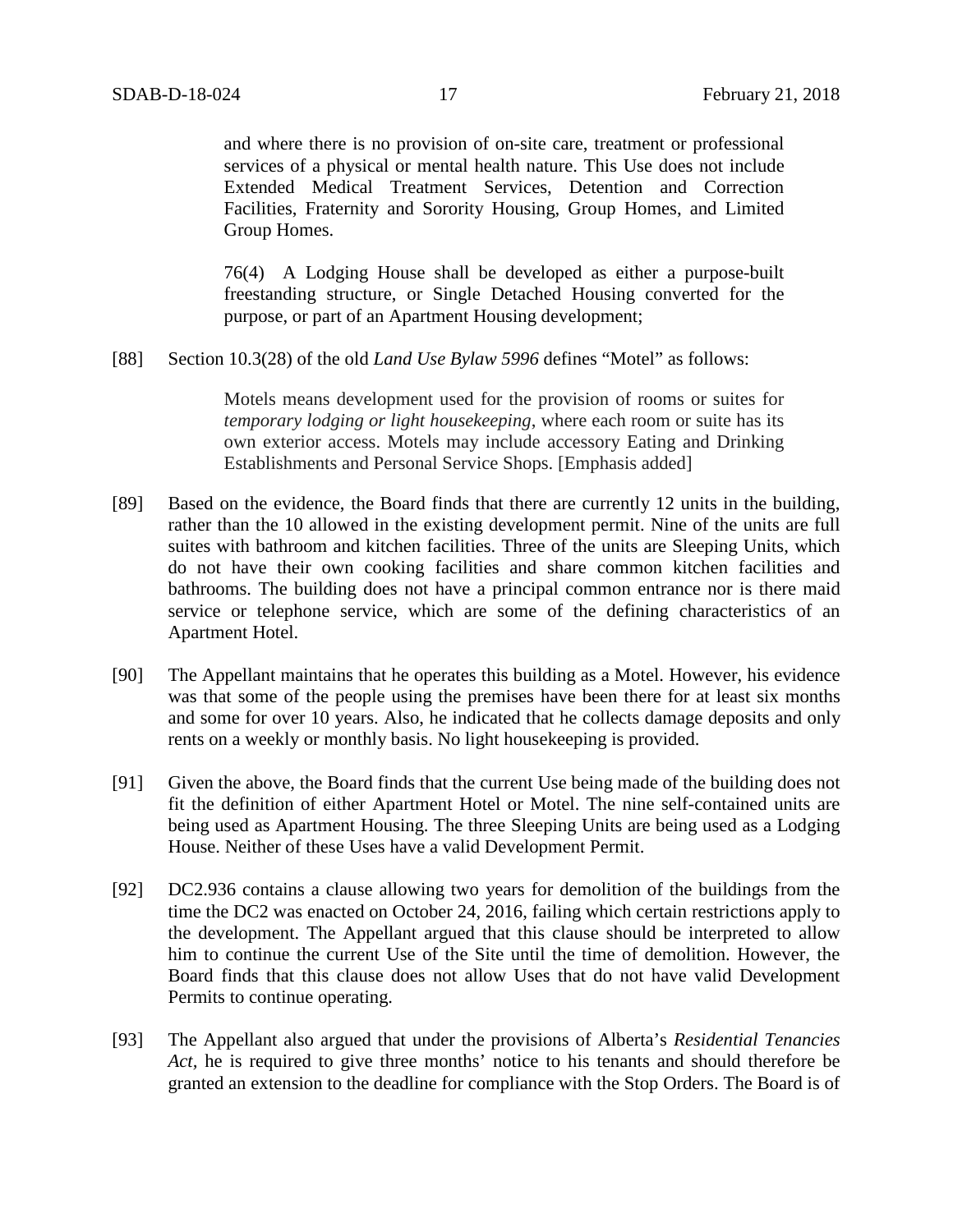the view that it does not have any authority with respect to the *Residential Tenancies Act* and therefore no extension is appropriate in these circumstances.

- [94] Further, the Stop Order was issued by a designated officer of the Development Authority as defined in section 624 of the *Municipal Government Act* and in accordance with section 645. All provisions with respect to the issuance of a Stop Order have been complied with.
- [95] Accordingly there is no basis for interfering with the Stop Order.

June

Mark Young, Presiding Officer Subdivision and Development Appeal Board

Board Members in Attendance:

Ms. K. Cherniawsky; Mr. R. Hachigian; Ms. N. Hack, Mr. R., Hobson